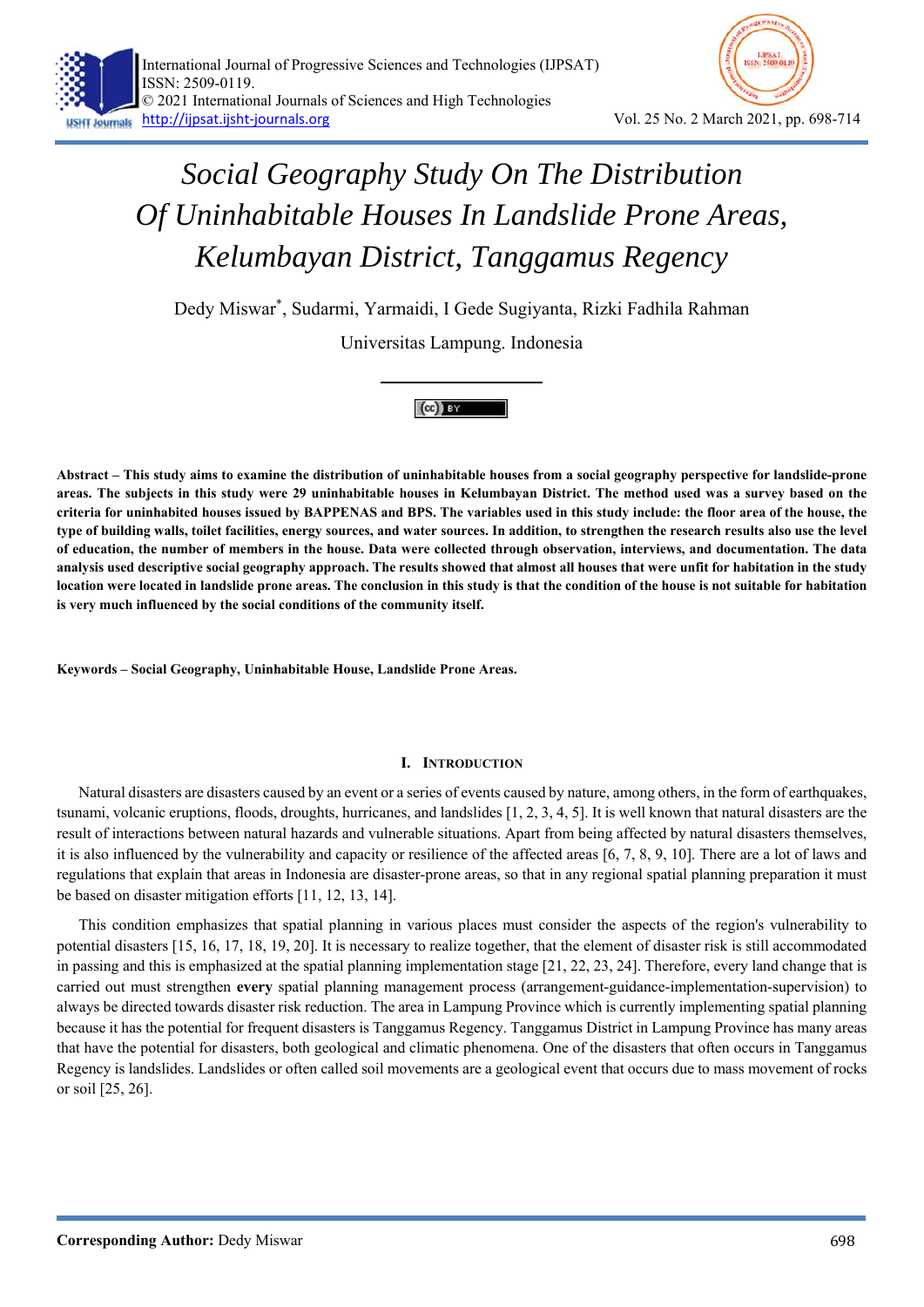The causes of landslides are caused by several things, including erosion, high rainfall, earthquakes and illegal logging [27, 28, 29, 30, 31]. The impact of the landslide disaster resulted in enormous losses, both material and non-material. Based on data from the Tanggamus Regency Spatial Plan 2011-2031 which is contained in Regional Regulation Number 16 of 2011 stipulates that landslide areas are located in Wonosobo District, Kota Agung, Kota Agung Barat, Ulu Belu, Cukuh Balak, Kelumbayan Barat, Kelumbayan, Semaka, Pematangsawa, Limau, Semoung State Airport, Kota Agung Timur and Gisting [32]. The district in Tanggamus Regency that has the highest intensity of landslides is Kelumbayan District with the number of incidents of 3 times in a period of 5 years based on data from BPBD in 2018 which resulted in a lot of losses, both materially and non materially. From the landslide incident, there are social cases, one of which is that there are still many residents' houses that are uninhabitable houses.

Based on the results of the 2018 pra survey research, it is known that most of the Kelumbayan District has a uninhabitable houses. Data from the Resettlement Service of Tanggamus Regency states that there are 192 uninhabitable houses in Kelumbayan District. A house that is uninhabitable houses for dwelling or place to live because it does not meet the requirements for housing both technically and non technically [33, 34, 35, 36, 37].

 Uninhabitable houses that is technically means that the house is not suitable for living due to physical factors of the building, such as the area of the building, the type of wall used, the toilet facilities and so on [38, 39, 40, 41]. Uninhabitable houses in non-technical terms, meaning that it is related to environmental problems. For example, a house that is built in an area close to a garbage dump will have fatal consequences for the health of the occupants of the house [42, 43, 44]. Residents who have uninhabitable houses in Kelumbayan District have special reasons for staying in areas that are prone to landslides. One of the reasons is the unfavorable socio-economic conditions, socio-economic conditions such as; unemployment, low education, and low income of the people, so that they look for a place to live or build with minimum capacity so that houses are uninhabitable houses [45]. Uninhabitable houses develops in areas where the supervision is poor or not well maintained. Apart from that, another reason is that they are reluctant to leave their homes because their livelihood is gardening and their cultivated land is in an area prone to landslides  $[46, 47]$ .

The people in Kelumbayan District, Tanggamus Regency, still have many houses that are not suitable for uninhabitable houses, both from a technical and non-technical perspective. On the basis of this, the researcher is interested in taking the title of research on the Study of Social Geography of the Distribution of uninhabitable houses in landslide Areas, Kelumbayan District, Tanggamus Regency.

## **II. RESEARCH METHOD**

The method used in this research is descriptive method. According to [48, 49, 50]. Descriptive method can be interpreted as a procedure for solving problems that are investigated by describing/describing the condition of the subject/object of research (a person, institution, society, etc.) at the present time based on visible facts or as they are. Based on this opinion, this study uses a descriptive method because it aims to assess the social geography of the distribution of uninhabitable houses in landslide prone areas in Kelumbayan District. in general, social geography describes the interactions between humans and their social environment, namely other humans and the human groups around them [51, 52, 53, 54]. That is, humans in meeting their daily needs, both primary and secondary needs, will definitely take advantage of the surrounding environment [55, 56]. Related in this study, it explains the social distribution of uninhabitable houses which is presented in the thematic spatial data of the criteria for uninhabitable houses which is also used as a variable in the study.

The sample in this study amounted to 29 scattered in 5 Pekon/village, with the number of each Pekon. The samples taken differ depending on the number of uninhabitable houses and the size of the area. The distribution of the samples used in the study can be seen in table 1 and map.

| Table. 1. Number of Uninhabitable House Samples in Kelumbayan District, |
|-------------------------------------------------------------------------|
| Tanggamus Regency in 2020                                               |

| No. | Pekon/Village | Sample |
|-----|---------------|--------|
|     | Kiluan Negeri | 10     |
|     | Napal         |        |
|     | Paku          | 14     |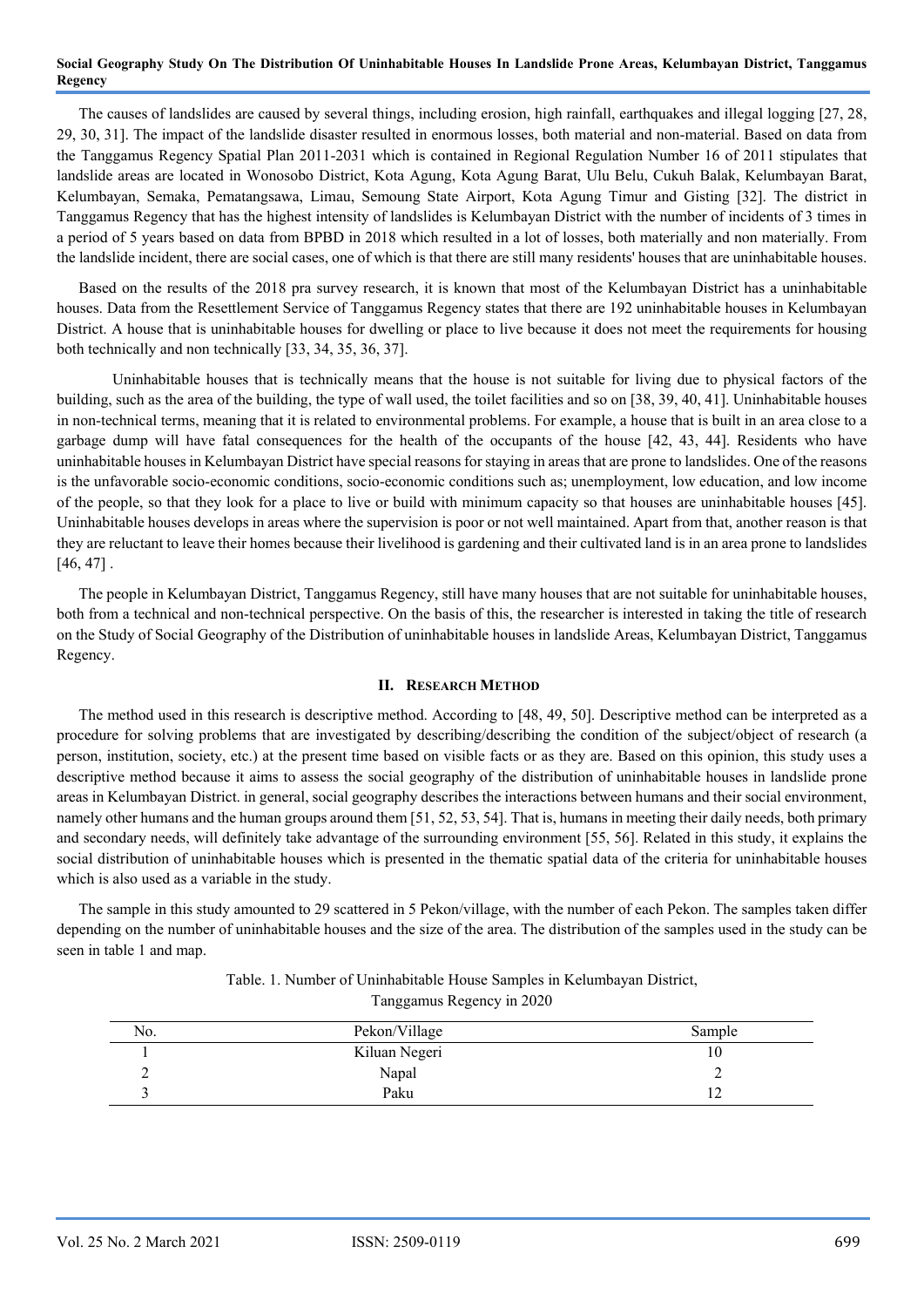| Susuk               | -                 |
|---------------------|-------------------|
| $U$ <sub>mbar</sub> |                   |
| Total               | $\gamma c$<br>ر ب |

Source: Results of spatial data processing, year 2020.

Based on table 1 and figure 1, can be seen that the number of uninhabitable houses is mostly in Pekon Paku and Kiluan Negeri, while the least is found in Pekon Umbar, Napal, and Susuk. On the map/spatial data, you can see the distribution of each sample of respondents.



Figure 1. Distribution of respondents are uninhabitable house

While variable is everything that will be the object of research. Often the research variables are also factors that play a role in researching the events or symptoms to be studied [57, 58, 59]. The variables in this study were the characteristics of the uninhabitable house and the characteristics of the social condition of the uninhabitable house in landslide prone areas in Kelumbayan District. Indicators of uninhabited houses include: 1) floor area of the building; 2) wall type; 3) defecation/toilet facilities; 4) source of lighting; 5) water sources; and social indicators include [60].

Indicators of Uninhabited Houses, among others:

# (1) Building Floor Area

The floor area of the building in the study is the floor area owned by residents of uninhabitable houses in Kelumbayan District, Tanggamus Regency. The building floor area classification is as follows:

a. It is said to be narrow if the floor area of the residential building is  $\leq 8$  m<sup>2</sup>/person.

b. It is said to be wide if the floor area of the residential building is  $> 8$  m<sup>2</sup>/person.

(2) Wall type

The type of building wall in this study is the type of wall that is owned by residents of uninhabitable houses in Kelumbayan District, Tanggamus Regency. The classification of building walls is categorized as follows:

- c. Wall
- d. Wood
- e. Bamboo/thatch

(3) Availability of defecation facilities/Toilet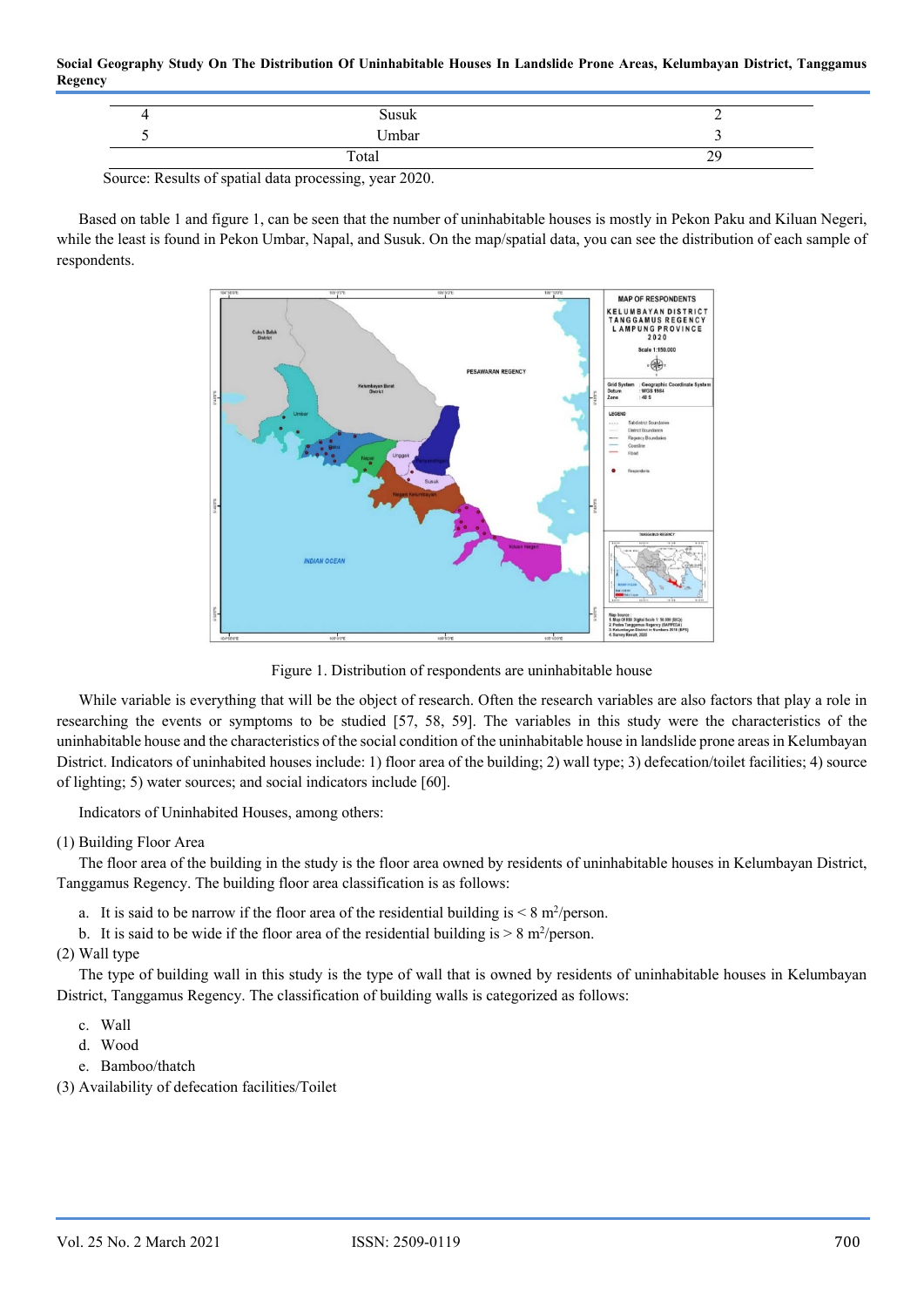The availability of sanitation and disposal facilities (toilet) in this study is the availability of components owned by residents of uninhabitable houses in Kelumbayan District, Tanggamus Regency in terms of household defecation facilities.

- a. Available if you have a household defecation facility.
- b. Not available if you do not have a household defecation facility.
- (4) Source of energy

The source of energy in this study is the source of lighting used by residents of uninhabitable houses in Kelumbayan District, Tanggamus Regency. The sources of energy are categorized as follows:

- a. PLN electricity.
- b. Non-PLN electricity (batteries, generators, and solar power plants or those not managed by PLN).
- c. Petromak.
- d. Pelita (sentir, torch, carbide lamp, candle, castor bean, and candlenut).
- (5) Source of Drinking Water

The source of drinking water in this research is a source of drinking water that is suitable for use by residents of uninhabitable houses in Kelumbayan District, Tanggamus Regency. The categories of drinking water sources are classified as follows:

- a. It is said to be feasible if the source of drinking water is from wells or springs that are protected from rivers and rainwater.
- b. It is said that it is not feasible if the source of drinking water from wells or springs is not protected from rivers and rainwater. There are three data collection techniques used in the study, namely:
- 1. Observation Technique

Observation is a method and technique of collecting data by systematically observing and recording symptoms or phenomena that exist in the object of research [61]. Therefore, to obtain actual and direct geographic data, we must conduct field observations. In this study, the purpose of observation was to see the condition of the problems in the field to be studied, both physically and an overview of the problems in the field. The observation technique in this study was to determine the location and distribution of uninhabitable house owners in Kelumbayan District.

2. Questionnaire technique

According to [62] a questionnaire is a data collection technique that is carried out by giving a set of written statements to respondents to answer. Research questionnaire questionnaire in the form of written questions for which alternative answers have been prepared. With this structured questionnaire questionnaire, each respondent is given the same questions and the data collection records them. The questionnaire technique in this study was conducted to obtain primary data. Primary data in this study are the floor area of the building, the type of wall, toilet facilities, lighting sources, water sources, education level, and the number of families who own uninhabitable houses in Kelumbayan District.

## 3. Documentation Techniques

According to [63] documentation is looking for data about things or variables in the form of notes, transcripts, books, newspapers, magazines, meeting minutes, agendas and so on. In this study, documentation techniques were used to obtain secondary data. Secondary data are in the form of general conditions of the research area, monographs of Kelumbayan District and data from agencies related to research.

Furthermore, the data collected were analyzed using the overlay analysis technique of research social variables on landslide areas with a spatial or spatial and descriptive approach. Data analysis techniques according to [64, 65, 66, 67] data analysis techniques are an effort to systematically find and organize notes on observations, interviews, and others to improve researchers' understanding of the cases being studied and present them as findings for others. Data analysis is the process of searching for and compiling data obtained from interviews, field notes, and other materials systematically so that it is easy to understand and the findings can be shared with other souls. The data analysis technique in this study used a spatial or spatial approach. In a descriptive form, according to [68, 69, 70] spatial analysis is an analysis by linking location, distribution (distribution), diffusion, and spatial interactions. The first step in this study using primary data that has been processed from a questionnaire that has been collected from respondents. Then the results of the questionnaire are calculated and grouped according to variables and depicted using a map and the map results will be interpreted in a descriptive.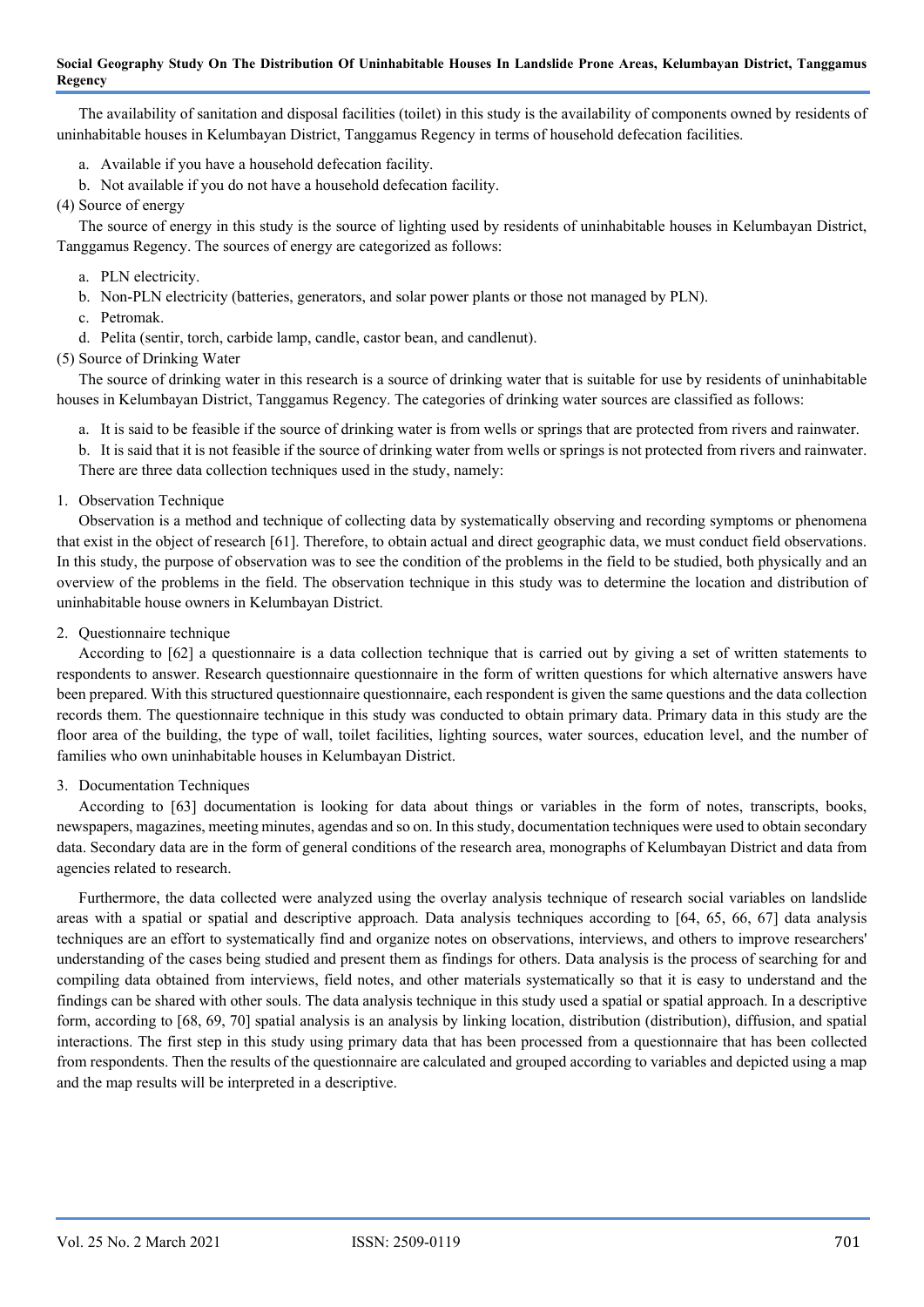# **III. RESULT AND DISCUCCION**

Landslides or often referred to as soil movements are a geological event that occurs due to the movement of masses of rocks or soil with various types and types such as falling rocks or large lumps of land [71, 72]. In general, the occurrence of landslides is caused by two factors, namely driving factors and triggering factors. Driving factors are factors that influence the condition of the material itself, while trigger factors are factors that cause the movement of the material.

Based on the results of [73], it is known that the landslide-prone map in Kelumbayan District in 2020 obtained 2 vulnerabilities, namely the non prone hazard class and the vulnerable hazard class. The parameters used for the process of determining landslide vulnerability in Kelumbayan District use data on rainfall, slope, land use and soil type to see more details about the landslide hazard class can be seen in the following table and map.

| No.            | Criteria  | Areas $(km2)$  | $\frac{0}{0}$ |
|----------------|-----------|----------------|---------------|
|                | Prone     | 48,9           | 40,38         |
| $\bigcap$<br>∠ | Not Prone | 72.2<br>تنكونك | 59,62         |
| Total          |           | 141,1          | 100           |

| Table 2. Categories and area of landslide prone in Kelumbayan District. |  |  |
|-------------------------------------------------------------------------|--|--|
|-------------------------------------------------------------------------|--|--|

Source: Results of spatial data processing, year 2020.



Figure 2. Distribution of Landslide Areas in Kelumbayan District

Based on Table 2 and Figure 2, it can be seen that Kelumbayan District is dominated by areas with a landslide-prone level, namely an area of 72.2 km<sup>2</sup> or about 59.62% of the entire existing area. Meanwhile, the landslide hazard class that is not prone is in an area of 48.9 km<sup>2</sup> or around 40.38%. Description of the results of this study aims to explain the study of the social geography of uninhabitable houses in landslide-prone areas, Kelumbayan District, Tanggamus Regency. This study includes: building floor area, type of walls, toilet or sanitation facilities, sources of electrical energy, and water sources, while the level of education and number of family members owned by residents who have the criteria for uninhabitable houses in Kelumbayan District, Tanggamus Regency are factors supporters to describe these variables.

# 1) Building floor area

Building floor area is the area of a place or area that will be used in managing a material or in working on a production process [74, 75]. The distribution of floor area in each Pekon/Village can be seen in table 3 and figure 3.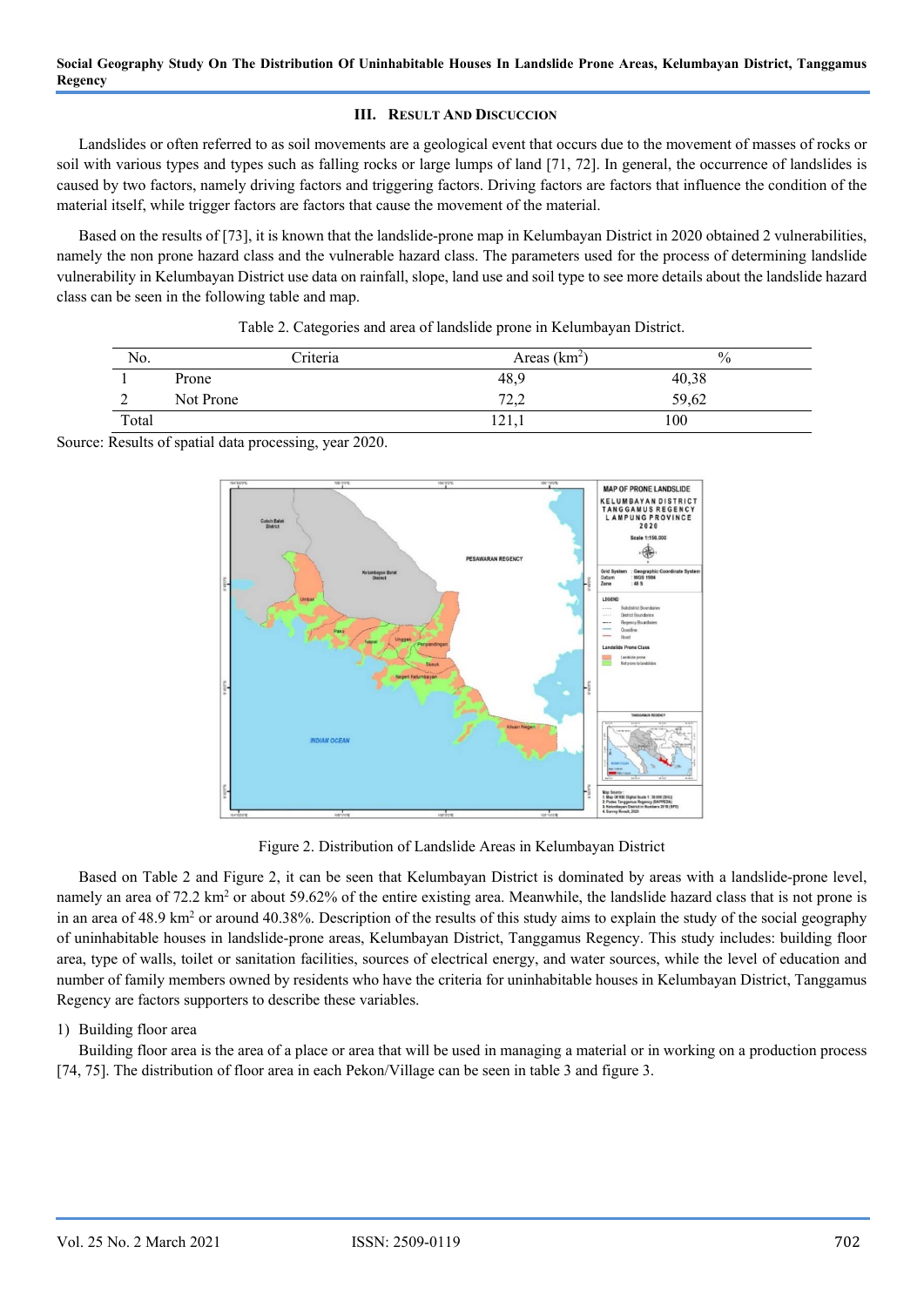| Pekon/Village |                                 | Floor Area                       |       | Landslide Area |
|---------------|---------------------------------|----------------------------------|-------|----------------|
|               | $\leq 8 \text{ m}^2$ /responden | $> 8$ m <sup>2</sup> / responden | Prone | Not Prone      |
| Kiluan Negeri |                                 |                                  |       |                |
| Napal         |                                 |                                  |       |                |
| Paku          |                                 |                                  |       |                |
| Susuk         |                                 |                                  |       |                |
| Umbar         |                                 |                                  |       |                |
| Total         | 28                              |                                  | 10    | ۱9             |

Table 3. Frequency Data of Population Building Floor Areas in Kelumbayan District in 2020.

Source: Results of spatial data processing, year 2020.



Figure 3. Distribution of Respondents Building Floor Area

Table 3 and figture 3, it can be seen that 99% of the floor area of the building in an uninhabitable house has a size of less than 8 m<sup>2</sup>, while more than 8 m<sup>2</sup> is only 1. If you look at the uninhabitable houses located in prone and non prone areas, the number is almost the same. Field research that has been carried out shows that almost all residents in Kelumbayan District have a building floor area of less than  $8 \text{ m}^2$ /respondent. This statement can be proven that as many as 28 respondents have a building floor area of less than 8 m<sup>2</sup>/respondent. The results of the survey that have been carried out show that the total area of the building floors of the residents only has an area of approximately 25-30 m<sup>2</sup>. From the floor area, each house consists of 3-6 people who live in the house.

According to Article 22 paragraph (3) of Law Number 1 Year 2011 which reads, "The floor area of a single house and a row house has a size of at least 36 (thirty six) square meters". Based on the provisions of the law, of course, these houses are far from the word suitable for habitation, due to the limited activity space for these family members. The width of a person's house floor is considered as an illustration to assess the social ability of the community [76, 77]. In addition, floor area can determine the health level of the occupants, because of the narrow floor area. can inhibit the respiratory system for all residents of the house and can accelerate disease transmission. [78] in her research showed that there is a relationship between environmental conditions and public health, especially in the area of ventilation, humidity, and occupant density. conducted by [79, 80].

Qualities of a residential house is seen from the per capita floor area and the type of floor. Based on the results of the survey conducted, the type of floor owned by residents with the category of unfit for habitation in Kelumbayan District, is still in the form of rough cement floors even in the form of dirt floors. It can be concluded that the quality of the social conditions owned by the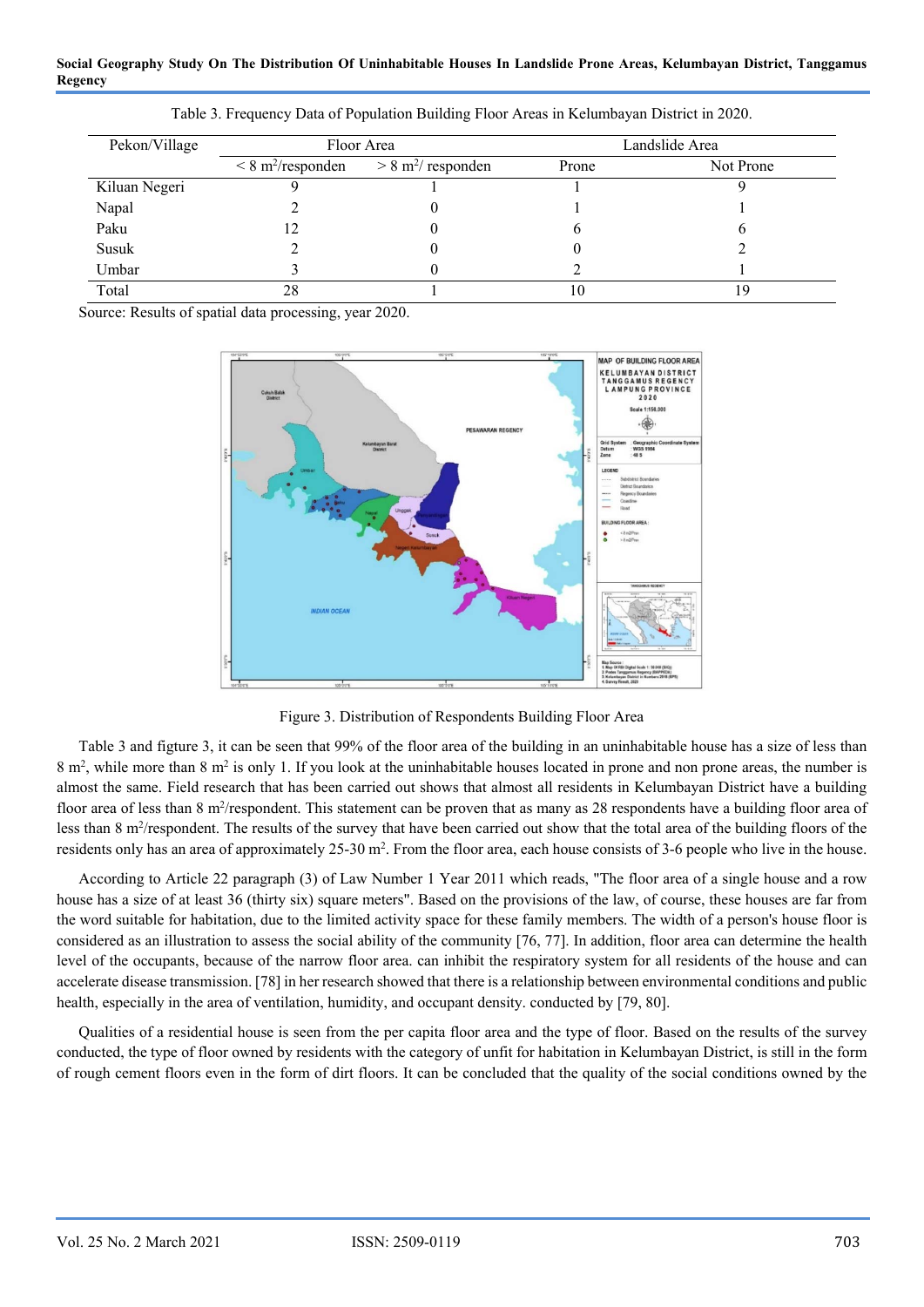population is far from good. Therefore, it is necessary to expand the floor of the house so that the space for each family member can be free.

# 2) Wall type of Building

Wall is a solid structure that borders and sometimes protects an area. Generally, walls limit a building and support other structures, limit the space in the building into rooms, or protect or limit a space in the open. Based on the results of the study, it is known that the types of building walls of the respondents who have the category of uninhabitable houses are of three types, namely the types of walls, wood and bamboo. Table 4 and Figure 4 below are presented regarding the data and distribution of the types of walls of residents' buildings that have the criteria for uninhabitable houses in Kelumbayan District.

| Pekon/Village |      | Wall Type |        |       | Landslide Area |
|---------------|------|-----------|--------|-------|----------------|
|               | Wall | Wood      | Bamboo | Prone | Not Prone      |
| Kiluan Negeri |      |           |        |       |                |
| Napal         |      |           |        |       |                |
| Paku          |      |           |        |       |                |
| Susuk         |      |           |        |       |                |
| Umbar         |      |           |        |       |                |
| Total         |      | 19        |        | 14    |                |

Table 4: Frequency Data of Residential Building Wall Types in Kelumbayan District in 2020

Source: Results of spatial data processing, year 2020.



Figure 4. Distribution of Respondent Building Wall Types

Based on Table 4 and Figure 4, it is known that the majority of residents who have the category of uninhabitable houses in Kelumbayan District have wooden walls with a total of 19 people or 65.52%. Based on the results of the field survey, it was found that this type of wood is made of teak, acacia and johar wood. The types of bamboo or thatch walls of respondents who had uninhabitable houses were only 7 people or 24.14%. While 3 respondents have a type of wall in the form of a wall. At the time of the field survey, the type of wall in the house was uninhabitable houses, only a rough wall, in the sense that the wall has not been cemented or polished using cement, the wall is still made of bricks.

The results of the research and surveys that have been carried out, it can be seen that the types of walls of people's houses that have the criteria for uninhabitable houses are mostly made of wood with a total of 19 houses and bamboo/thatch with a total of 7 houses. And the type of wall is only a small part, namely only a number of 3 houses with concrete wall types. There are many types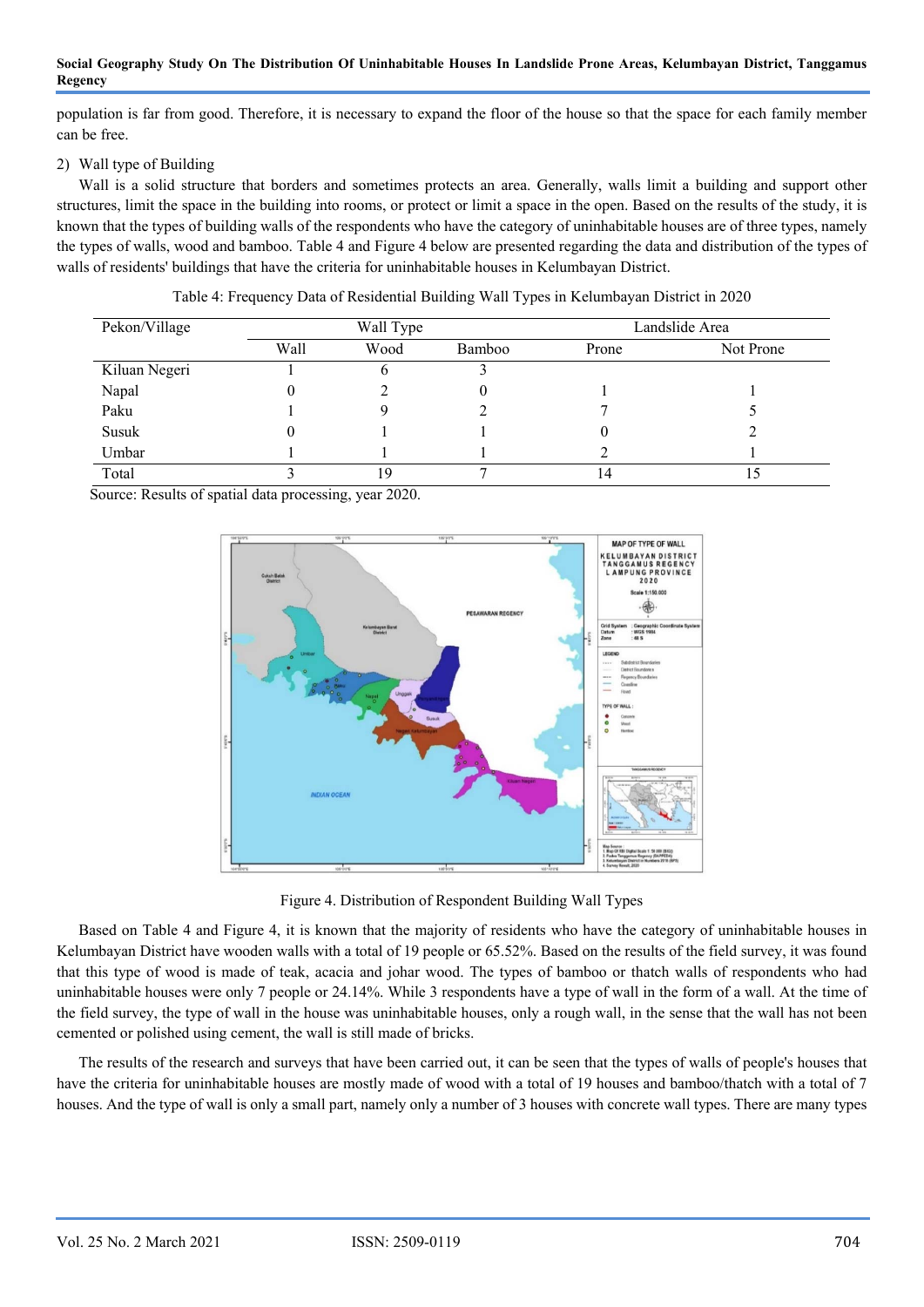of wooden walls in Kelumbayan District, especially uninhabitable houses. The types of wood used according to the owner of the house are teak, acacia and johar trees

When the research was carried out, the researcher saw that many residents had types of house walls in the form of wood and thatch, for this, of course, it could be said that it was far from the normal conditions of a house that was uninhabitable houses. It is said that the house is uninhabitable houses because the main material of the walls is made of wood which is susceptible to weathering if it is continuously exposed to heat and rain. This weathering is often referred to as chemical weathering. In accordance with the opinion of [81, 82] which explains that the process of damage to wooden buildings or other materials is divided into 5 stages, namely the mechanical damage process, the physical damage process, the chemical damage process, the biotic damage process, and damage caused by human factors ( vandalism) [83, 84]. The chemical weathering process is water, either in the form of capillary water or rainwater. An example of this symptom is wood rot that is exposed to rainwater due to a leaky tile. Therefore the need for regular wall maintenance for walls of wood and thatch types.

3) Availability of defecation facilities/Toilet

Defecation facility (toilet) is a building used to dispose of and collect human waste which is commonly called a toilet/WC, so that the waste is stored in a certain place and does not become a cause or spreader of disease and pollute the residential environment [85, 86]. The following shows the data on the availability of defecation facilities (toilets) for residents who have criteria for uninhabitable houses in Kelumbayan District.

| Pekon/Village | <b>Toilet Fasilities</b> |               | Landslide Area |           |
|---------------|--------------------------|---------------|----------------|-----------|
|               | Available                | Not Available | Prone          | Not Prone |
| Kiluan Negeri |                          |               |                |           |
| Napal         |                          |               |                |           |
| Paku          | 10                       |               |                |           |
| Susuk         |                          |               | U              |           |
| Umbar         |                          |               |                |           |
| Total         | 24                       |               |                | 10        |

| Table 5. Frequency Data of Toilets in Kelumbayan District in 2020. |  |  |
|--------------------------------------------------------------------|--|--|
|                                                                    |  |  |

Source: Results of spatial data processing, year 2020.



Figure 5. Distribution of Respondent Toliet Facilities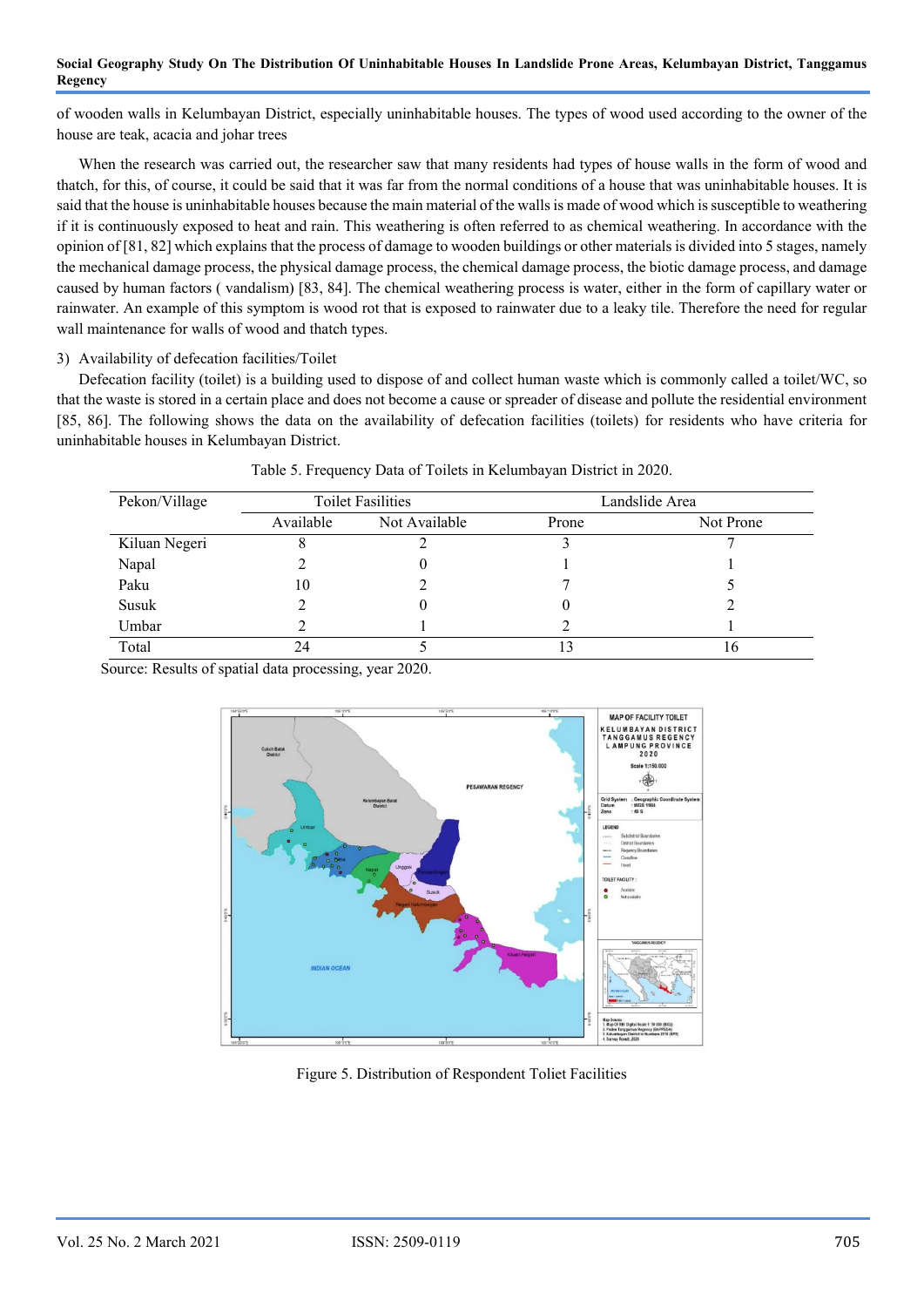Based on Table 5 and Figure 5, it is known that the majority of residents who have the category of uninhabitable houses do not have toilets or defecation facilities. This is evidenced by the fact that 24 people or 82.76% do not have defecation facilities. Meanwhile, only 5 respondents have defecation facilities (toilets). The majority of local residents use the river as a defecation facility. This is a behavior known as open defecation.

Open defecation (BABS) is an example of unhealthy behavior [87, 88]. It is said that the behavior is unhealthy because human feces are solid and dirty waste and the smell is also a medium for disease transmission for the community. Human feces contains pathogenic organisms that are carried by water, food, flies into diseases such as salmonella, vibriocolera, dysentery, diarrhea and others. Feces containing infectious agents enter the digestive tract. The direct effect can reduce the incidence of diseases transmitted due to contamination with feces such as cholera, dysentery, typhus, and so on. The indirect effect of fecal disposal is related to components of environmental sanitation such as decreasing environmental quality. This will affect social development in society by reducing human fecal contamination in people's drinking water sources.

Based on table and map data, we can see the large number of uninhabitable houses that have a toilet availability category, there are only 4 houses located in landslide prone areas and 1 house located in areas not prone to landslides. Apart from that the number of houses with available toilets, there are 14 houses located in landslide prone areas and 10 houses located in areas not prone to landslides in Kelumbayan District. This result if we observe that the larger number of houses located in landslide prone areas with the availability category toilet. The defecation facility is an important measure for human health. When the field research was carried out, it was found that the majority of people who have the criteria for uninhabitable houses do not have a defecation facility. This is reinforced by the fact that 24 respondents did not have defecation facilities. Meanwhile, only 5 respondents had defecation facilities. Most of the local residents use the river as a defecation facility. This indicates that they lack awareness of their health and still practice open defecation.

Referring to the Regulation of the Minister of Health concerning Community-Based Total Sanitation article 1 paragraph 4 "Stop Open Defecation is a condition when every individual in a community no longer practices open defecation which has the potential to spread disease". From the results of this study, it was found that the population still lacks awareness of not defecating openly which will have the potential to spread various kinds of diseases, namely cholera, dysentery, typhus, and so on. This is in accordance with the results of research [89, 90] that diseases caused by human waste can be classified into:

- a. Enteric or digestive tract disease and toxic contamination.
- b. Viral infectious diseases such as infectious hepatitis
- c. Worm infections such as schitosomiasis, ascariasis, ankylostomiasis

At the time of the field research, every house for which there was no defecation facility had various reasons. Their main reason is because they do not have sufficient costs to make the facility. Thus they take advantage of the existing facilities, namely defecating in the river. By defecating in the river, the residents do not have a headache and bother to pay for building defecation facilities. In conditions like this, it can be seen how the behavior of the people who are less aware of healthy living habits, with no defecation facilities, it is far from the word that the house conditions are uninhabitable houses.

## 4) Source of energy

Source of energy in this study is the source of lighting used by residents of uninhabitable houses in Kelumbayan District, Tanggamus Regency. The following shows the data regarding the sources of lighting used by residents who have the criteria for uninhabitable houses in Kelumbayan District.

| Pekon/Village | Source of Energy |          | Landslide Area |           |
|---------------|------------------|----------|----------------|-----------|
|               | Electric         | Petromak | Prone          | Not Prone |
| Kiluan Negeri | 10               |          |                |           |
| Napal         |                  |          |                |           |
| Paku          | 12               |          |                |           |
| Susuk         |                  |          |                |           |
| Umbar         |                  |          |                |           |

Table 6. Data on the Frequency Sources of Energy in Kelumbayan District in 2020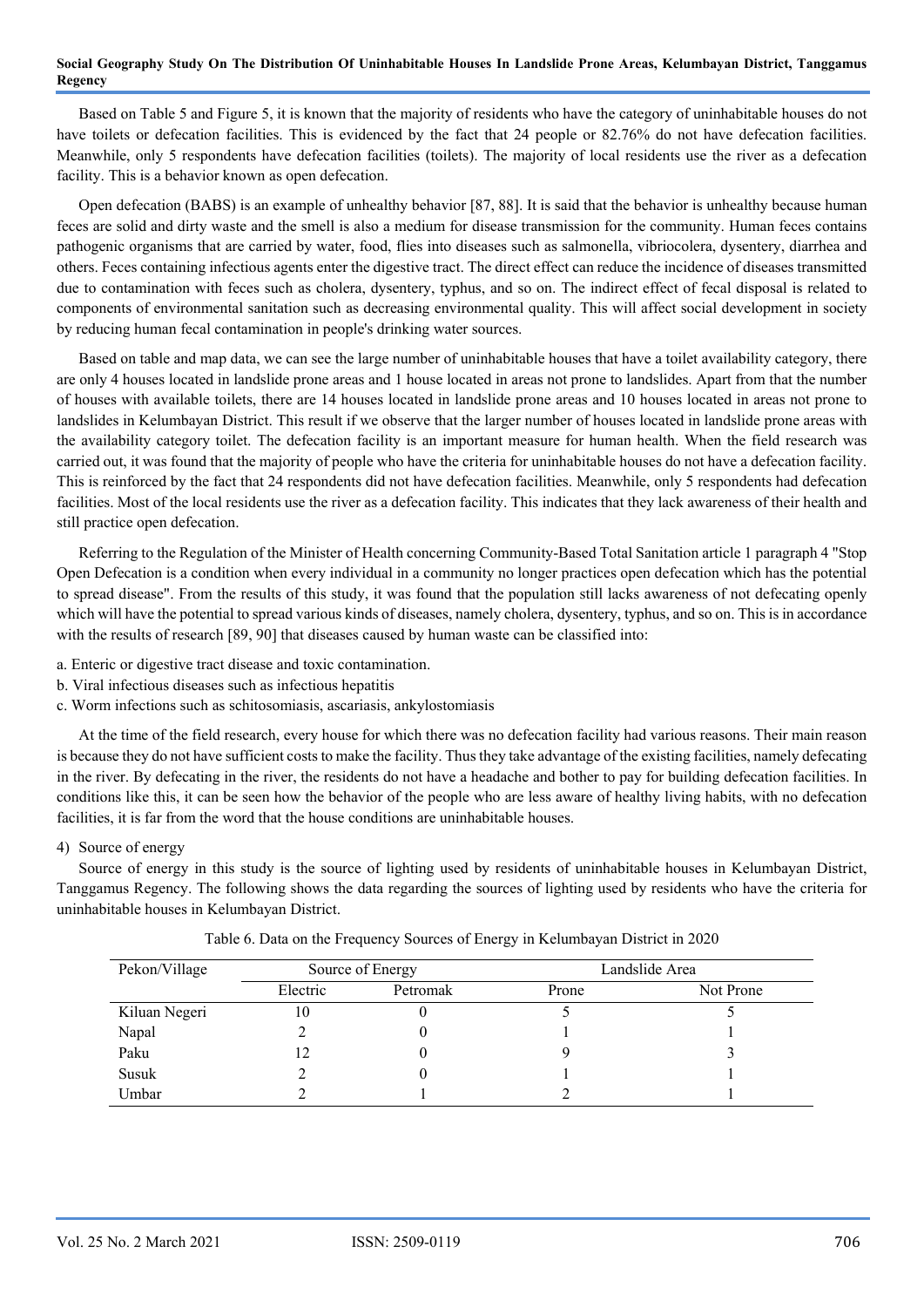**Social Geography Study On The Distribution Of Uninhabitable Houses In Landslide Prone Areas, Kelumbayan District, Tanggamus Regency** 

| н. |  |  |
|----|--|--|
|    |  |  |

Source: Results of spatial data processing, year 2020.



Figure 6. Distribution of Respondents Sources of Energy

Based on Table 6 and Figure 6, it is known that the majority of residents who have the category of uninhabitable houses have used the PLN electric lighting source with a total of 28 people or 96.55%. However, there is 1 respondent who still uses a light source in the form of a petromak lamp. Based on the map data of the distribution of respondents based on electricity sources, there are 18 houses located in landslide prone areas with sources of energy in the form of PLN electricity and 10 houses located in areas not prone to landslides with a power source. The main source of household electricity is categorized as meeting one of the indicators of making a uninhabitable house if the main source of household energy is non-electricity [91, 92, 93]. Sources of energy in households are also an aspect of housing that needs attention, because with sufficient electricity, humans can live healthily and comfortably in activities [94, 95, 96, 97] .

Electricity is one of the factors to get a safe, comfortable environment and can help human productivity. Good electricity allows people to see the objects they are working on clearly, quickly and without unnecessary efforts. The source of electricity owned by residents of the house is not suitable for habitation in Kelumbayan District, almost the entire population has used electricity from PLN with a total of 28 respondents. However, there is 1 respondent who until now still uses a source of electricity in the form of a petromak lamp. The only respondent who does not have electricity from PLN is due to the inability to pay his monthly electricity bills. On average, residents who have uninhabitable house conditions are middle to lower economic class [98, 99].

# 5) Source of Water

The following shows the data on water sources for residents who have criteria uninhabitable house in Kelumbayan District.

| Pekon/Village | Source of Water | Landslide Area |           |
|---------------|-----------------|----------------|-----------|
|               | (Sumur)         | Prone          | Not Prone |
| Kiluan Negeri | 10              | O              |           |
| Napal         |                 |                |           |
| Paku          | 12              |                |           |
| Susuk         |                 |                |           |
| Umbar         |                 |                |           |
| Total         | 29              | 19             | 10        |

|  |  |  | Table 6. Data on Frequency of Population Source of Water in Kelumbayan District in 2020 |
|--|--|--|-----------------------------------------------------------------------------------------|
|--|--|--|-----------------------------------------------------------------------------------------|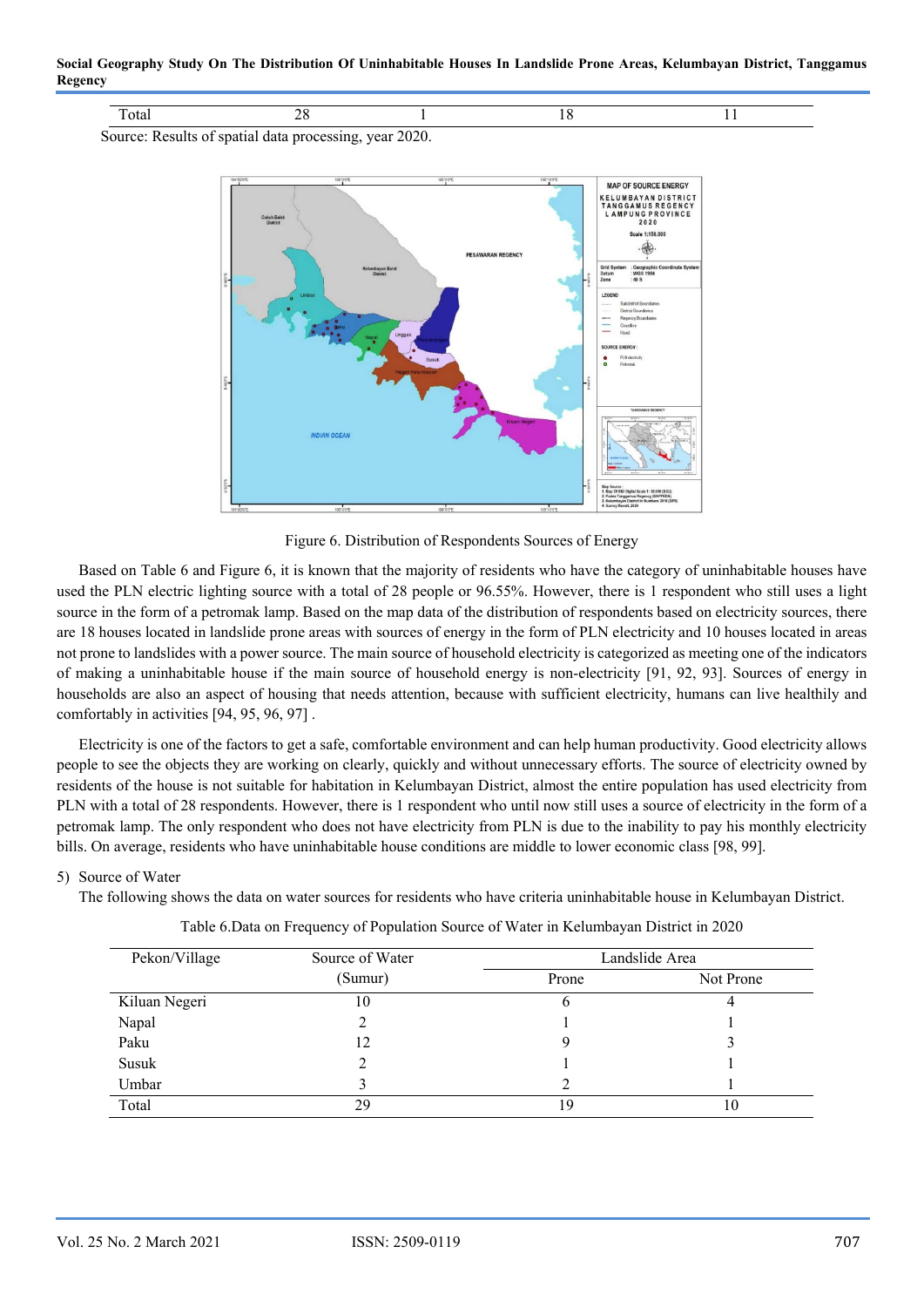Source: Results of spatial data processing, year 2020.



Figure 6. Distribution of Respondents' Sources of Water

Based on Table 6 and Figure 6, it can be seen that all people in Kelumbayan District who have the category of uninhabitable house use clean water sources from wells or dug wells [100]. This can be seen by the number of frequencies of 29 respondents or 100% who use clean water sources from well water. However, based on the results of the field survey, it was found that the wells were not protected from rainwater. The wells are located behind the house and without a protective roof over them. Therefore, these wells are said to be unfit for the requirements as a source of drinking water because drinking water sources from wells or springs are not protected from rivers and rainwater [101].

Based on the table data, it is also known that the number of houses that are uninhabitable house using water sources with well water is dominated by locations in areas prone to landslides. This is evidenced by the fact that 19 houses are located in landslide prone areas and only 10 houses are not prone to landslides. In map 6 above, it can be seen that water has become a very important life necessity for humans, especially for consumption needs such as drinking and cooking [102, 103]. A person in one day needs an average of 1.5 liters of drinking water or the equivalent of eight glasses (BPS Statistics for Housing Indonesia, 22). This means that if there are five people in a household, in one day the household needs at least 7.5 liters of water for drinking purposes only. Based on observations during field research, it was found that the water sources used by the entire population were dug wells that were not completely protected from rain water because the wells were located outside the house. The water from the dug well is used by the family to meet their daily water needs such as washing, cooking and bathing.

At the time of the research, most of these wells were located behind the houses which had no cover. This condition certainly does not meet clean water standards. Unprotected dug wells certainly have their own impact, namely having a higher risk as a medium for transmitting pathogens into the human body which causes various diseases related to diarrhea. This is in line with the opinion according to [104] which states that "environmental factors including housing density, availability of clean water facilities (CWF), utilization of CWF, and quality of clean water are risk factors for diarrhea".

Other than that, criteria set by BAPPENAS and BPS in the study, education, number of dependents, and occupation also affect the existence of an uninhabitable house. Education plays an important role in human life, because education can be useful for a lifetime. The level of education of a person is closely related to the social conditions in society. Someone who has obtained a position is expected to be better in personality, abilities and skills so that they can get better at socializing and adapting in the midst of community life, thus making it easier for someone to meet their needs [105, 106]. From the research that has been done, it can be seen that the number of family members in the uninhabitable house, only able to afford elementary and junior high school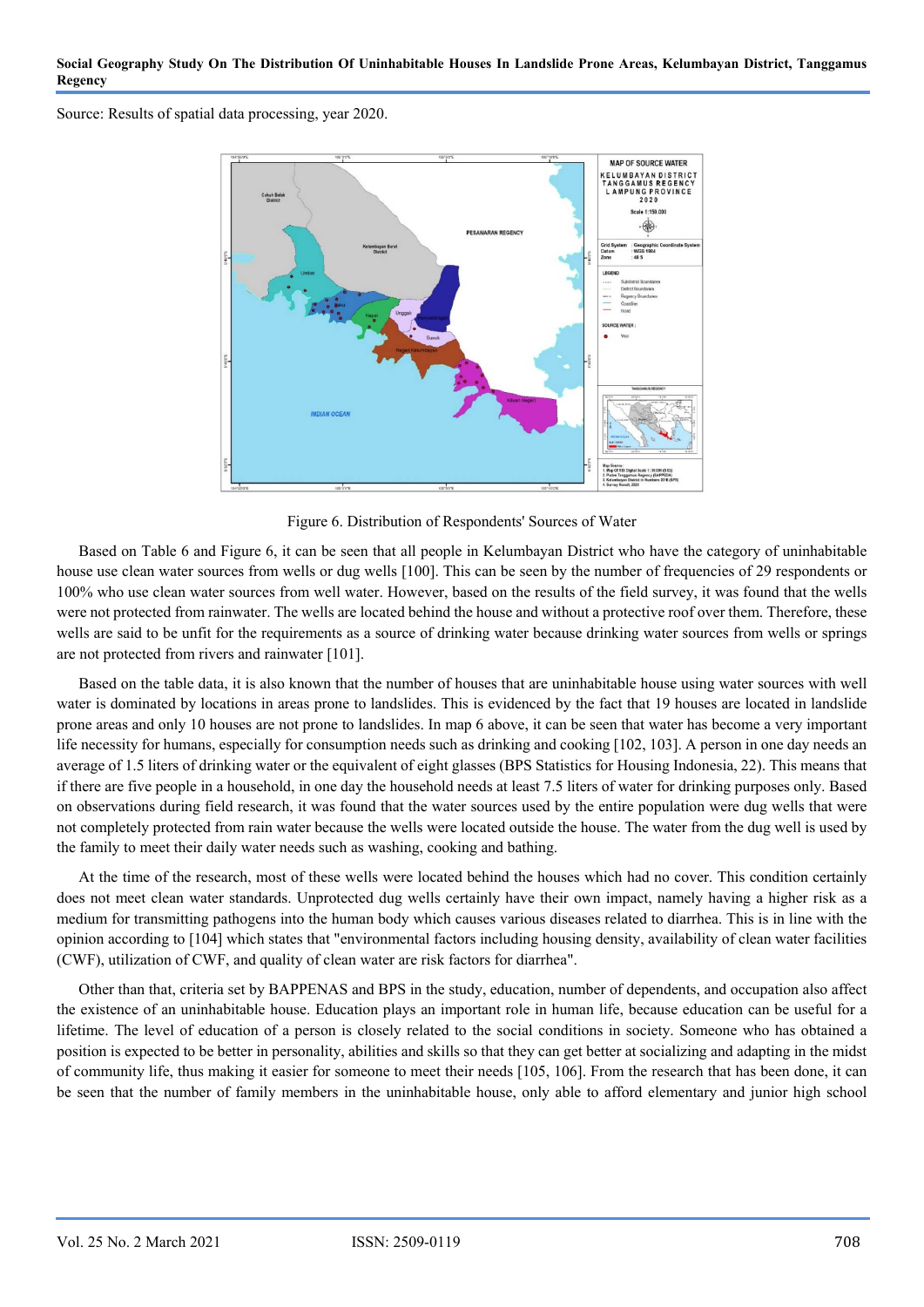education. This shows that the role of parents in the importance of children's education is still low. The last level of education of parents only tends to be lower, which is only able to reach the conscious school level.

The low level of parental education can support the insights and knowledge that parents have about the importance of education which tends to be low, so that the desire to continue school to continue school up to the upper level also tends to be low. However, the higher the level of education the parents have, the higher the parents' insight into the importance of education for their children and the ability of parents to direct their children to continue their education to tertiary education [107, 108, 109]. This is in accordance with the opinion of Ki Hadjar Dewantara who stated that "regardless of the state of education, parents want their children to have higher education than themselves".

The results of research in the field show that the majority of family members who have the criteria for uninhabitable houses have the majority of family members [110, 111, 112] as many as 4 people with 10 respondents having that number of members. The number of family members is closely related to the socio-economic conditions in the community. Why is that, because if the number of members of a family is large, then it can be ascertained that the expenses incurred will increase to meet their daily needs.

The results of research from other samples, there are also a total of 6 family members who live in the house with the criteria the uninhabitable houses. Respondents who occupy the house, have a building floor area of 30 m2. While to say uninhabitable houses, the house must be 48 m2 in area. This of course does not meet the standard requirements for building floor area to be habitable. When viewed from the other side, the family which has 4 family members consists mostly of father, mother and 2 children. This proves that the family planning program launched by the government is running well. According to one respondent, he explained that he did not want to add any more family members, due to the cramped conditions of his house and inadequate financial conditions. This condition can also be seen from the location of the house that is uninhabitable houses for each respondent who is located in an area prone to disasters, so that when viewed from a study of social geography, this condition will be increasingly complex and clear that the physical and social conditions of an area also affect the existence of the uninhabitable houses this.

Social geography is a science that explains the interactions between humans and their social environment, namely other humans and groups of people around them. That is, humans in meeting their daily needs, both primary and secondary needs, will definitely take advantage of the surrounding environment. There are 3 concepts in social geography, namely space, process, and pattern. Geographically, space is the entire surface of the earth which is the layer of the biosphere, a place to live for living things, both humans, animals, plants and other organisms. In social geography, space has a deep meaning, namely:

- 1. As a place or container of objects or behavior.
- 2. As a place that can be used to carry out business activities
- 3. Something that can be arranged and utilized by and for humans.

Process is human action in adapting and making use of the environment. The process is divided into two, namely: macro and micro. A micro social process that emphasizes the activities of individuals and community groups, for example, moving someone's house from one place to another. Meanwhile, the macro process is a process that emphasizes society in general, for example the occurrence of migration, transmigration, urbanization, waves of refugees and so on.

Pattern is a process that occurs repeatedly, in this case the pattern of life and livelihood that is different from one place to another, which reflects the differences in the nature of the area and its inhabitants so that a different social landscape will be realized. Social landscape is a group of people or groups of people who live in a certain area or place and have the same idea of their environment.

# **IV. CONCLUSION**

Based on the results of the research that has been done, it can be concluded that all houses are uninhabitable house that meets the requirements for building safety, and the minimum adequacy of building area, as well as the health of its occupants, especially in the research area, if it is viewed from the aspect of social geography in disaster-prone areas, it is included in the criteria set by the government, both physically and socially.

## **ACKNOWLEDGMENT**

Thank you to the Institute for Research and Community Service, University of Lampung, the Local Government of Tanggamus Regency, and all parties who have helped a lot during the research.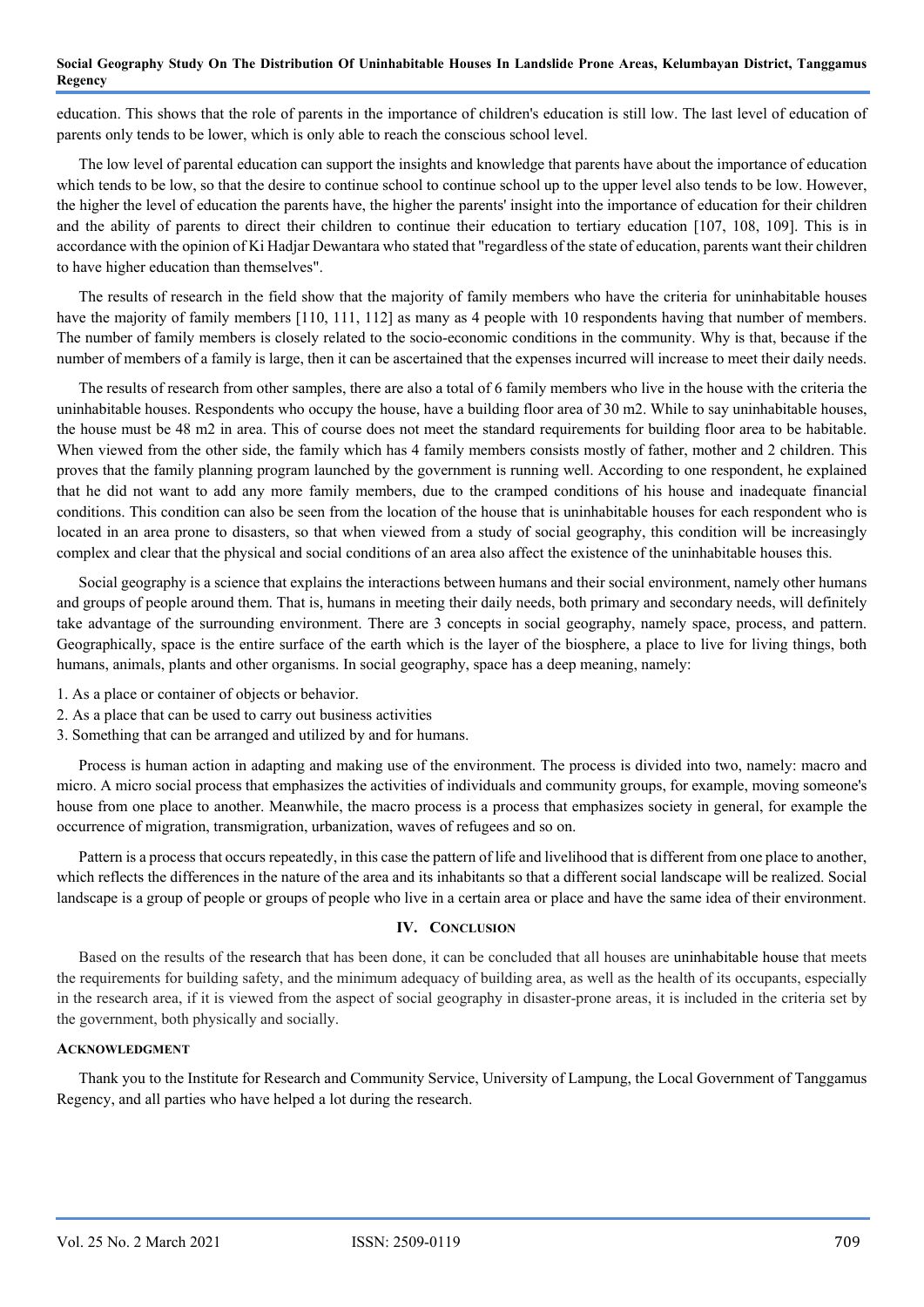## **REFERENCES**

- [1] Shaluf, I. M. (2007). Disaster types. Disaster Prevention and Management: An International Journal.
- [2] Desfandi, M. (2014). Urgensi kurikulum pendidikan kebencanaan berbasis kearifan lokal di Indonesia. Sosio-Didaktika: *Jurnal Pendidikan Ilmu Sosial*, 1(2), 191-198.
- [3] Alexander, D. (2018). Natural disasters. Routledge.
- [4] Ali, M. S. S., Arsyad, M., Kamaluddin, A., Busthanul, N., & Dirpan, A. (2019, February). Community based disaster management: Indonesian experience. In IOP Conference Series: Earth and Environmental Science (Vol. 235, No. 1, p. 012012). IOP Publishing.
- [5] Rosselló, J., Becken, S., & Santana-Gallego, M. (2020). The effects of natural disasters on international tourism: A global analysis. Tourism management, 79, 104080.
- [6] Wisner, B., Blaikie, P., Blaikie, P. M., Cannon, T., & Davis, I. (2004). At risk: natural hazards, people's vulnerability and disasters. Psychology Press.
- [7] Blaikie, P., Cannon, T., Davis, I., & Wisner, B. (2014). At risk: natural hazards, people's vulnerability and disasters. Routledge.
- [8] Noor, D. (2014). Pengantar Geologi. Deepublish. Yogyakarta.
- [9] Hidayati, I. Y., & Setyono, J. S. (2015). Tingkat Kerentanan Lingkungan Kabupaten Wonogiri. *Teknik PWK (Perencanaan Wilayah Kota)*, *4*(4), 592-604.
- [10]Adiyoso, W. (2018). *Manajemen Bencana: Pengantar dan Isu-Isu Strategis*. Bumi Aksara. Jakarta
- [11]Sutanta, H., Bishop, I. D. B., & Rajabifard, A. R. (2010). Integrating spatial planning and disaster risk reduction at the local level in the context of spatially enabled government.
- [12]Rachmawati, R., & Budiarti, C. V. (2016). Use of space and the need for planning in the disaster-prone area of code river, Yogyakarta, indonesia. *The Indonesian Journal of Geography*, 48(2), 178.
- [13]Subardjo, P., & Ario, R. (2016). Uji kerawanan terhadap tsunami dengan sistem informasi geografis (SIG) di pesisir Kecamatan Kretek, Kabupaten Bantul, Yogyakarta. *Jurnal Kelautan Tropis*, *18*(2).
- [14]Taslim, I., & Akbar, M. F. (2019). Koordinasi Publik untuk Pengurangan Risiko Bencana (PRB) Banjir pada Pelaksanaan Pembangunan Berkelanjutan Gorontalo. *Jurnal Wilayah Dan Lingkungan*, *7*(2), 63-78.
- [15]Pelling, M. (2003). The vulnerability of cities: natural disasters and social resilience. Earthscan.
- [16]Fleischhauer, M. (2008). The role of spatial planning in strengthening urban resilience. In Resilience of Cities to Terrorist and other Threats (pp. 273-298). Springer, Dordrecht.
- [17]Putra, A. P. (2011). Penataan Ruang Berbasis Mitigasi Bencana Kabupaten Kepulauan Mentawai. *Jurnal Dialog dan Penanggulangan Bencana*, *2*(1), 11-20.
- [18]Tondobala, L. (2012). Pemahaman tentang kawasan rawan bencana dan tinjauan terhadap kebijakan dan peraturan terka Understanding of disaster prone areas and review of related policies and regulations. Sabua: *Journal of the Built Environment and Architecture* 3(1).
- [19]Bankoff, G., Frerks, G., & Hilhorst, D. (Eds.). (2013). Mapping Vulnerability:" Disasters, Development and People". Routledge.
- [20]Prabowo, H., & Astjario, P. (2016). Perencanaan pengelolaan wilayah pesisir Pulau Jawa ditinjau dari aspek kerentanan kawasan dan implikasinya terhadap kemungkinan bencana kenaikan muka laut. *Jurnal Geologi Kelautan*, 10(3), 167-173.
- [21]Woltjer, J., & Al, N. (2007). Integrating water management and spatial planning: strategies based on the Dutch experience. *Journal of the American Planning Association*, 73(2), 211-222.
- [22] Wilson, E., & Piper, J. (2010). Spatial planning and climate change. Routledge.
- [23]Wahid, A. Y., & SH, M. S. (2016). Pengantar Hukum Wilayah. Prenada Media. Jakarta.
- [24]Rosa, A., Santangelo, A., & Tondelli, S. (2021). Investigating the integration of cultural heritage disaster risk management into urban planning tools. The Ravenna case study. Sustainability, 13(2), 872.
- [25]Sesunan, D. (2014). Analisis kerugian akibat banjir di Bandar Lampung. *Jurnal Teknik Sipil*, *5*(1).
- [26]Herlina, M. (2019). Local Wisdom for Disaster Mitigation in Communities Prone to Earthquakes, Tsunami, Landslides, Floods in Pesisir Barat Regency, Lampung Province (Doctoral dissertation, Semarang State University).
- [27]Ningtyas, B. A. (2014). Pengaruh Pengetahuan Kebencanaan Terhadap Sikap Kesiapsiagaan Warga Dalam Menghadapi Bencana Tanah Longsor Di Desa Sridadi Kecamatan Sirampog Kabupaten Brebes Tahun 2014 (Doctoral Dissertation, Universitas Negeri Semarang).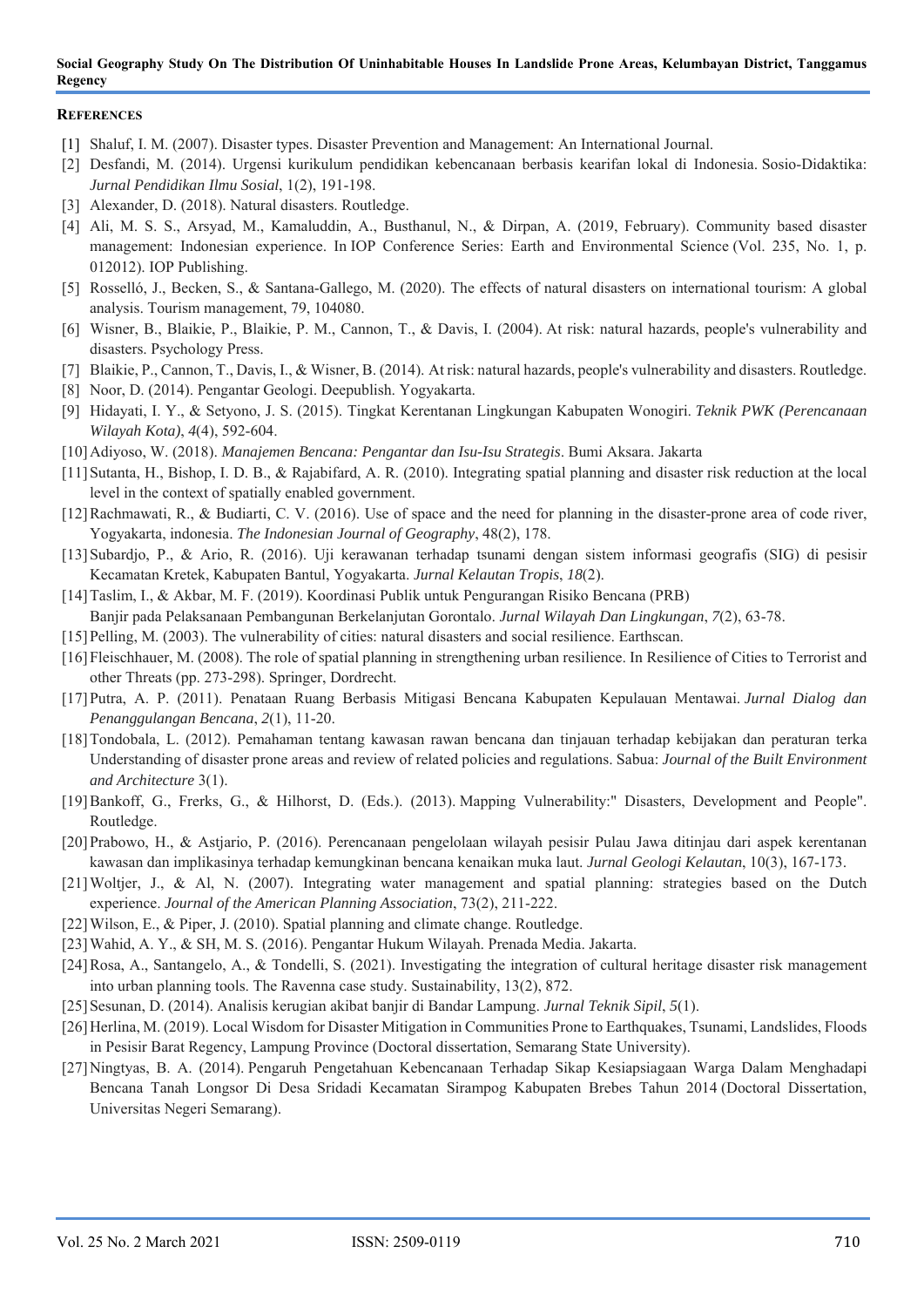- [28]Iqbal, M. F., & Khan, I. A. (2014). Spatiotemporal land use land cover change analysis and erosion risk mapping of Azad Jammu and Kashmir, Pakistan. *the Egyptian journal of remote sensing and space science*, 17(2), 209-229.
- [29]Wiharto, M. (2015). Mountainous tropical areas are disaster-prone areas with high ecological value and conservation efforts. bionature, 16(1).
- [30]Rahman, H. A., & Mapjabil, J. (2017). Landslides disaster in Malaysia: an overview. Health, 8(1), 58-71.
- [31]Hermon, D. (2021). *Geografi bencana alam*. PT. RajaGrafindo Persada. Jakarta.
- [32]Armijon, A., Dewi, C., Purba, A., Perangin Angin, G., & Welly, M. (2019). GIS-Based Conservation Area Identification.
- [33]Indonesia, P. R., & Indonesia, P. R. (1992). Undang Undang No. 4 Tahun 1992 Tentang: Perumahan dan Pemukiman. Lembaran Negara RI Tahun, 115.
- [34]Hariyanto, A. (2007). Strategi penanganan kawasan kumuh sebagai upaya menciptakan lingkungan perumahan dan permukiman yang sehat (contoh kasus: kota Pangkalpinang). Jurnal Perencanaan Wilayah dan Kota UNISBA, 7(2), 11-37.
- [35]Nursyahbani, R., & Pigawati, B. (2015). Kajian Karakteristik Kawasan Pemukiman Kumuh di Kampung Kota (Studi Kasus: Kampung Gandekan Semarang). *Teknik PWK (Perencanaan Wilayah Kota)*, *4*(2), 267-281.
- [36]Yahya, F., Prabawa, S. E., Mahardianti, M. A., & Alina, A. N. (2020). Pemetaan Kawasan Wilayah Permukiman Rumah Tidak Layak Huni Di Perdesaan (Studi Kasus: Kecamatan Palengaan Dan Kecamatan Batumarmar, Kabupaten Pamekasan). *Elipsoida: Jurnal Geodesi dan Geomatika*, *3*(2).
- [37]Febrianza, M. (2021). Analysis of The Actuating of The Rehabilitation Program House is not Unitable in Palembang City. JPAS (Journal of Public Administration Studies), 5(2), 57-61.
- [38]Surtiani, E. E. (2006). Faktor-faktor yang mempengaruhi terciptanya kawasan permukiman kumuh di kawasan pusat kota (studi kasus: kawasan pancuran, salatiga) (Doctoral dissertation, program Pascasarjana Universitas Diponegoro).
- [39]Wewra, W. (2016). Factors Affecting Changes in Spatial Layout in Houses at Perumnas Bumi Tlogosari Semarang (Doctoral dissertation, Undip).
- [40]Rizky, R. (2018). *"*Analisis Implementasi Program Bantuan Sosial Rehab Rumah Tidak Layak Terhadap Masyarakat Miskin di Kecamatan Singkil Kabupaten Aceh Singkil (Doctoral dissertation).
- [41]Kikwasi, G., & Mbuya, E. (2019). Vulnerability analysis of building structures to floods. International Journal of Building Pathology and Adaptation.
- [42]Peirce, J. J., Vesilind, P. A., & Weiner, R. (1998). Environmental pollution and control. Butterworth-Heinemann.
- [43]Yuwono, T. A. (2008). Faktor–Faktor Lingkungan Fisik Rumah Yang Berhubungan Dengan Kejadian Pneumonia Pada Anak Balita Di Wilayah Kerja Puskesmas Kawunganten Kabupaten Cilacap (Doctoral dissertation, Program Pasca Sarjana Universitas Diponegoro).
- [44]Khotimah, C., & Ellsadayna, T. N. (2014). Profil Lingkungan Kumuh Terhadap Perilaku Penghuni dalam Teori Ekologi-Bronfenbrenner (Studi Kasus di Pemukiman Kumuh Pacar Keling Surabaya). Personifikasi, 5(2), 139-162.
- [45]Jaroszewska, E. (2019). Urban shrinkage and regeneration of an old industrial city: The case of Wałbrzych in Poland. Quaestiones Geographicae, 38(2), 75-90.
- [46]Hill, P., & Polly, H. (1986). Development economics on trial: The anthropological case for a prosecution. Cambridge University Press.
- [47]Reij, C., Scoones, I., & Toulmin, C. (Eds.). (2013). Sustaining the soil: indigenous soil and water conservation in Africa. Routledge.
- [48] Sevilla, C. G. (1992). Research methods. Rex Bookstore, Inc..
- [49]Mohajan, H. K. (2018). Qualitative research methodology in social sciences and related subjects. *Journal of Economic Development, Environment and People*, 7(1), 23-48.
- [50]Asmiyati, A. (2018). Model Kepemimpinan Kepala Madrasah dalam Meningkatkan Mutu Sumber Daya di Madrasah Ibtidaiyah Ma'arif Giriliyo I Wukirsari Imogiri Bantul. *Jurnal Pendidikan Madrasah*, *3*(1), 41-54.
- [51]Barrows, H. H. (1923). Geography as human ecology. Annals of the association of American Geographers, 13(1), 1-14.
- [52]Waluya, B. (2007). Sosiologi: Menyelami Fenomena sosial di Masyarakat. PT. Grafindo Media Pratama. Bandung.
- [53]Gregory, D., Johnston, R., Pratt, G., Watts, M., & Whatmore, S. (Eds.). (2011). The dictionary of human geography. John Wiley & Sons.
- [54]Abdullah, O. S. (2017). Ekologi Manusia dan Pembangunan Berkelanjutan. Gramedia Pustaka Utama. Jakarta.
- [55]Chiesura, A. (2004). The role of urban parks for the sustainable city. Landscape and urban planning, 68(1), 129-138.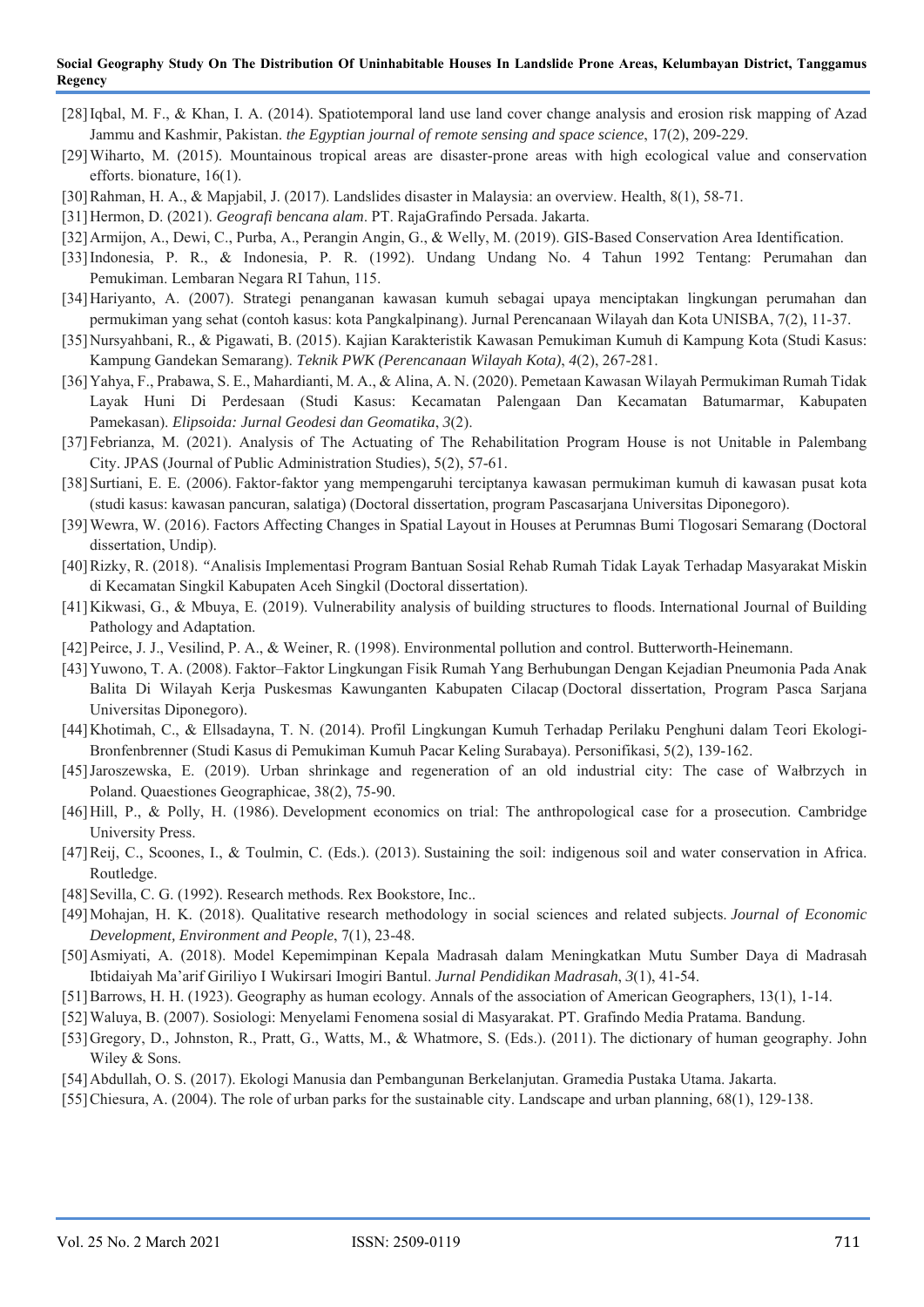- [56]Ahmad, M. A. A., & Wahab, A. (2019). Strategi Adaptasi Nelayan Tradisional Dalam Memenuhi Kebutuhan Keluarga Di Kelurahan Guraping Kecamatan Oba Utara Kota Tidore Kepulauan Provinsi Maluku Utara.
- [57]Suryabrata, S., 2012. Metodologi Penelitian. Rajawali Pers. Jakarta.
- [58]Siyoto, S., & Sodik, M. A. (2015). Metodologi Penelitian Dasar. Media Literacy Publishing.
- [59]Anggito, A., & Setiawan, J. (2018). *Metodologi penelitian kualitatif*. CV Jejak (Jejak Publisher).
- [60]Ministry of Public Works & Public Housing. 2016. Improving the Quality of Uninhabitable Houses. Bandung: Head of Education and Training Center for Roads, Housing, Settlements and Regional Infrastructure Development.
- [61]Pabundu, T. (2005). Metode Penelitian Geografi. Bumi Aksara. Jakarta.
- [62]Sugiyono, S. (2010). Metode penelitian kuantitatif dan kualitatif dan R&D. Alfabeta. Bandung.
- [63]Arikunto, S. (2010). Metode peneltian. *Rineka Cipta*. *Jakarta.*
- [64]Muhadjir, Noeng. 1996. Metode Penelitian Qualitatif. Edisi ke-3. Rake. Sarasin. Yogyakarta.
- [65]Yusuf, A. M. (2016). *Metode penelitian kuantitatif, kualitatif & penelitian gabungan*. Prenada Media. Jakarta.
- [66]Rukajat, A. (2018). *Pendekatan Penelitian Qualitatif*. Deepublish. Yogyakarta.
- [67]Rijali, A. (2019). Analisis data kualitatif. *Alhadharah: Jurnal Ilmu Dakwah*, *17*(33), 81-95.
- [68]Nursid, S. (1981). Studi Geografi, Suatu Pendekatan dan Analisa Keruangan. Penerbit Alumni. Bandung.
- [69]Liu, Y., Sui, Z., Kang, C., & Gao, Y. (2014). Uncovering patterns of inter-urban trip and spatial interaction from social media check-in data. PloS one, 9(1), e86026.
- [70]Astuti, K. Y. (2017). Analisis Faktor-Faktor Penyebab Anak Usia Sekolah Tidak Menyelesaikan Pendidikan Dasar Di Kecamatan Seputih Raman Kabupaten Lampung Tengah Tahun 2016.
- [71]Wahyono, S. C., Hidayat, T. A., Pariadi, P., Hapsari, P., Novianti, R. F., Dewi, R. K., & Minarto, O. (2011). Aplikasi Metode Tahanan Jenis 2D untuk Mengidentifikasi Potensi Daerah Rawan Longsor di Gunung Kupang, Banjarbaru. *Jurnal Fisika Flux*: Jurnal Ilmiah Fisika FMIPA Universitas Lambung Mangkurat, 8(2), 95-103.
- [72]Maliangkay, D. (2020). Pemetaan Daerah Rawan Bencana Tanah Longsor Pada DAS Tondano Bagian Hulu Sebagai Laboratorium Alam Mahasiswa Geografi. *Jurnal Episentrum*, *1*(1), 14-21.
- [73]Ery. A. A. (2020) *Pemetaan Daerah Rawan Bencana Longsor Di Kecamatan Kelumbayan Kabupaten Tanggamus Tahun 2019.* Fakultas Keguruan Dan Ilmu Pendidikan, http://digilib.unila.ac.id/62761/. Universitas Lampung.
- [74]Wibisono, I. (2014). Tingkat dan Jenis Perubahan Fisik Ruang Dalam Pada RumahProduktif (UBR) Perajin Tempe Kampung Sanan, Malang. RUAS (Review of Urbanism and Architectural Studies), 11(2), 75-88.
- [75]Yuliana, F., & Haswindy, S. (2017). Partisipasi masyarakat dalam pengelolaan sampah pemukiman pada kecamatan tungkil ilir kabupaten tanjung jabung barat. Jurnal Ilmu Lingkungan, 15(2), 96-111.
- [76]Siahaan, H. (2011). Profil Kemiskinan di Surabaya: Sebuah Analisis Fenomenologis. *Jurnal Kemiskinan,* 219-227.
- [77]Adiyani, Z. O. N., Angraini, D. I., & Soleha, T. U. (2017). Pengaruh pengetahuan, pendidikan dan ekonomi terhadap perilaku hidup bersih dan sehat pada masyarakat Desa Pekonmon Kecamatan Ngambur Kabupaten Pesisir Barat. Jurnal Majority, 7(1), 6-13.
- [78]Maryani, D. (2012). Hubungan Antara Kondisi Lingkungan Rumah dan Kebiasaan Merokok Anggota Keluarga dengan Kejadian ISPA pada Balita di Kelurahan Bandarharjo Kota Semarang (Doctoral dissertation, Universitas Negeri Semarang).
- [79]Fatimah, S. (2008). Faktor kesehatan lingkungan rumah yang berhubungan dengan kejadian TB paru di Kabupaten Cilacap (Kecamatan: Sidareja, Cipari, Kedungreja, Patimuan, Gandrungmangu, Bantarsari) tahun 2008 (Doctoral dissertation, Universitas Diponegoro).
- [80]Rosiana, A. M. (2013). Hubungan antara kondisi fisik rumah dengan kejadian tuberkulosis paru di wilayah kerja Puskesmas Kedungmundu Kota Semarang. *Unnes Journal of Public Health*, *2*(1).
- [81]Hartadi, A. (2009). Kajian Kesesuaian Lahan Perumahan Berdasarkan Karakteristik Fisik Dasar di Kota Fakfak (Doctoral dissertation, Universitas Diponegoro).
- [82]Polawan, S. S. M., & Alam, F. 2019. Memahami Bencana Banjir Dan Longsor. Samarinda, RV Pustaka Horizo.,Kalimantan Timur.
- [83]Rilatupa, J. (2020). Peranan Arsitek Pada Sistem Pemeliharaan Dan Perawatan Bangunan. UKI Press. Jakarta.
- [84]Astawa, K. E. A. (2019). Adaptasi Masyarakat dalam Menghadapi Bencana Banjir di Desa Bambe Kecamatan Driyorejo Kabupaten Gresik (Doctoral dissertation, UIN Sunan Ampel Surabaya).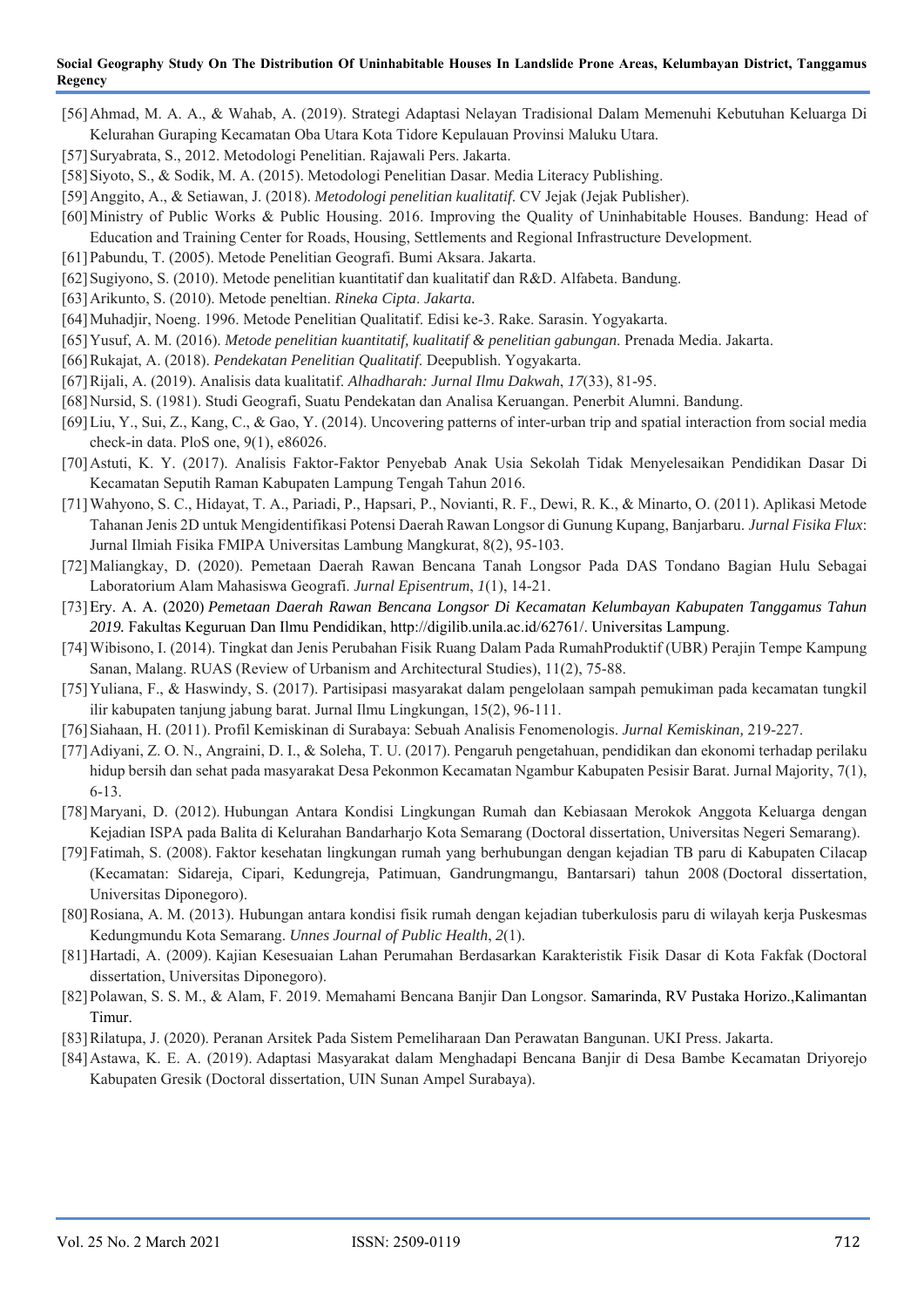- [85]Sari, M. (2018). Faktor-Faktor yang Mempengaruhi Rendahnya Penggunaan Jamban Keluarga di Desa Buket Seulemak Kecamatan Birem Bayeun Kabupaten Aceh Timur. *Jurnal Edukes* (Jurnal Penelitian Edukasi Kesehatan), 8-16.
- [86]Syahrir, S., Syamsul, M., Aswadi, S., & Aeni, S. (2019). Faktor-Faktor yang Berhubungan denganKepemilikan Jamban Keluarga di Wilayah Kerja Puskesmas Pertiwi Kota Makassar. Vol. 5 No. 1. Higiene, 5(1).
- [87]Murwati, M. (2012). Faktor Host Dan Lingkungan Yang Mempengaruhi Perilaku Buang Air Besar Sembarangan/(Open Defecation) (Doctoral dissertation, Program Pascasarjana Undip).
- [88]Wahyuningsih, S. (2020). Analisis Faktor-Faktor Yang Mempengaruhi Perilaku Buang Air Besar Sembarangan (Babs)(Studi Kasus Desa Tambe Kecamatan Bolo Kabupaten Bima). *Jurnal Sanitasi Dan Lingkungan*, 1(2), 52-57.
- [89]Tarigan, Elisabeth. 2008. Faktor-Faktor Yang Mempengaruhi Partisipasi Keluarga Dalam Penggunaan Jamban Di Kota Kabanjahe. Universitas Sumatera Utara. Medan. Hal. 198
- [90]Nauli, H. A. (2021). Analisis Deskriptif Phbs Dan Status Gizi Masyarakat Upaya Peningkatan Status Kesehatan Melalui Pendekatan Kolaboratif Berbagai Pemangku Kepentingan. Abdi Dosen: *Jurnal Pengabdian Pada Masyarakat*, 5(1), 49-58.
- [91]Alfian D, M. (2016). Analisis Perbandingan Pola Konsumsi Pangan dan Non Pangan Rumah Tangga Kaya dan Miskin di Kota Makassar (Doctoral dissertation, Universitas Islam Negeri Alauddin Makassar).
- [92]Khotimah, K. (2018). Analisis Program Bantuan Rumah Layak Huni Terhadap Pengentasan Kemiskinan di Kecamatan Mesuji Dalam Perspektif Ekonomi Islam (Doctoral dissertation, UIN Raden Intan Lampung).
- [93]Intan, S. (2019). Dampak Industri Listrik Terhadap Sosial Ekonomi Masyarakat Kampung Nelayan Belawan (Doctoral dissertation, Universitas Islam Negeri Sumatera Utara).
- [94]Tully, S. (2006). The human right to access electricity. The Electricity Journal, 19(3), 30-39.
- [95]Widjayanti, W. (2007). Profil Konsumsi Energi Listrik Pada Hunian Rumah Tinggal Studi Kasus Rumah Desain Minimalis Ditinjau Dari Aspek Pencahayaan Buatan. Enclosure, 6(2), 97-106.
- [96]Amaliyah, H. (2011). Analisis hubungan proporsi pengeluaran dan konsumsi pangan dengan ketahanan pangan rumah tangga petani padi di Kabupaten Klaten.
- [97]Bhati, A., Hansen, M., & Chan, C. M. (2017). Energy conservation through smart homes in a smart city: A lesson for Singapore households. Energy Policy, 104, 230-239.
- [98]Handryant, A. N. (2012). Permukiman Kumuh, Sebuah Kegagalan Pemenuhan Aspek Permukiman Islami. *Journal of Islamic Architecture*, 1(3).
- [99]Setiati Rikanti Putri, S. (2014). Mobilitas Sosial pada Penghuni Rumah Susun Sarijadi Bandung (Doctoral dissertation, UIN Sunan Gunung Djati Bandung).
- [100] Jainah, S. (2020). Analisis Kualitas Air Sumur Galian Masyarakat Di Sepadan Sungai Cbl (Cikarang Bekasi Laut) Desa Hurip Jaya Kecamatan Babelan Kabupaten Bekasi. Geographia. Jurnal Ilmiah Pendidikan Geografi, 1(1), 1-5.
- [101] Fajarini, S. (2014). Analisis Kualitas Air Tanah Masyarakat Di Sekitar Tempat Pembuangan Akhir (TPA) Sampah Kelurahan Sumur Batu Bantar Gebang, Bekasi 2013.
- [102] Susanti, N. E., & Hamdani, A. F. (2016). Kebutuhan dan Ketersediaan Air Domestik Penduduk Desa Girimoyo, Kecamatan Karangploso, Kabupaten Malang. In Prosiding Seminar Hasil Penelitian. Universitas Kanjuruhan Malang, Agustus.
- [103] Naslilmuna, M., Muryani, C., & Santoso, S. (2018). Analisis Kualitas Air Tanah Dan Pola Konsumsi Air Masyrakat Sekitar Industri Kertas PT Jaya Kertas Kecamatan Kertosono Kabupaten Nganjuk. GeoEco, 4(1).
- [104] Hidayat, N. (2015). Hubungan Antara Faktor Lingkungan Terhadap Kejadian Diare Pada Balita Di Desa Klakah Kasian Kecamatan Gembong Kabupaten Pati (Doctoral dissertation, Universitas Negeri Semarang).
- [105] Prasetyo, A. (2009). Karakteristik Permukiman Kumuh di Kampung Krajan Kelurahan Mojosongo Kecamatan Jebres Kota Surakarta (Doctoral dissertation, Universitas Muhammadiyah Surakarta).
- [106] Holida, F., & Marwasta, D. (2017). Karakteristik Permukiman di Bantaran Sisi Timur Sebagian Sungai Winongo. Jurnal Bumi Indonesia, 6(3), 228712.
- [107] Mustari, M., & Rahman, M. T. (2014). Manajemen pendidikan. PT. RajaGrafindo Persada. Jakarta.
- [108] Rini, I. P. (2016). Analisis tingkat pendidikan anak nelayan pantai sadeng dilihat dari kondisi sosial ekonomi orang tua (Studi pada Nelayan Pantai Sadeng, Kecamatan Girisubo, Kabupaten Gunung kidul).
- [109] Ningsi, S. U. (2020). Hubungan Sosial Ekonomi Orang Tua Dengan Tingkat Pendidikan Anak Nelayan Di Kecamatan Marioriawa Kabupaten Soppeng (Doctoral dissertation, Universitas Negeri Makassar).